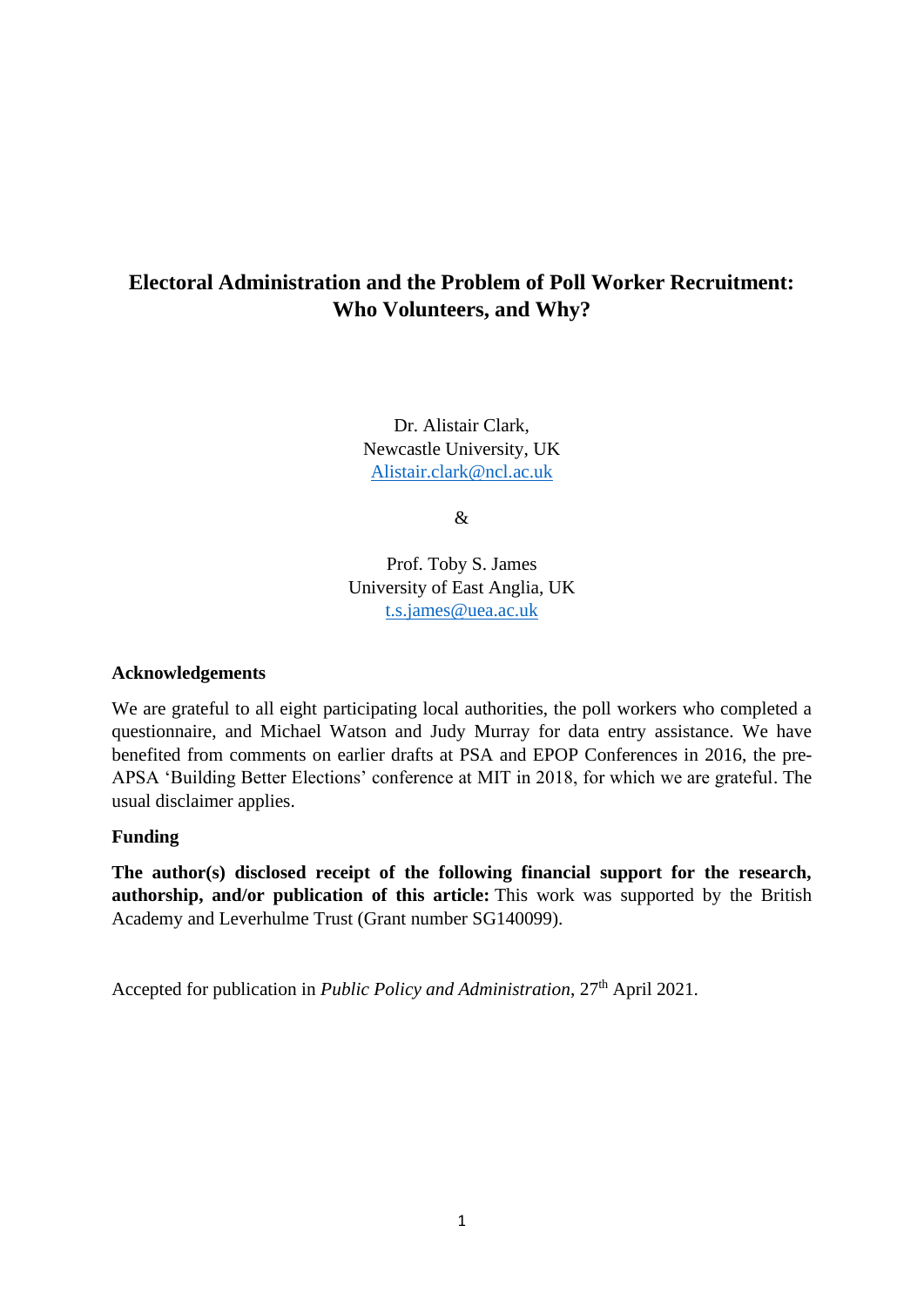## **Electoral Administration and the Problem of Poll Worker Recruitment: Who Volunteers, and Why?**

#### *Abstract*

Elections depend on the thousands of people who give up their time to administer this crucial public service. They staff polling stations and ensure votes are issued, cast and counted. Poll workers are effectively 'stipended volunteers', receiving some limited financial compensation, but working for the broader public good. It is important to understand why people choose to give up their time to provide this fundamental public service to their fellow citizens. Using original data from a poll worker survey conducted in the 2015 British general election, this article investigates the motivations and incentives for poll workers volunteering to administer major elections in an important advanced democracy. Exploratory expectations are set out about the motivations of poll workers, and the relationship to their socio-economic characteristics, and levels of social capital and satisfaction with democracy. Contrary to expectations, the findings note that, earning some extra money is important to many, although motivations are more broadly structured around solidary, purposive and material motivations. The article establishes a range of relationships between each set of incentives, and poll workers' socio-economic, social capital and satisfaction profiles.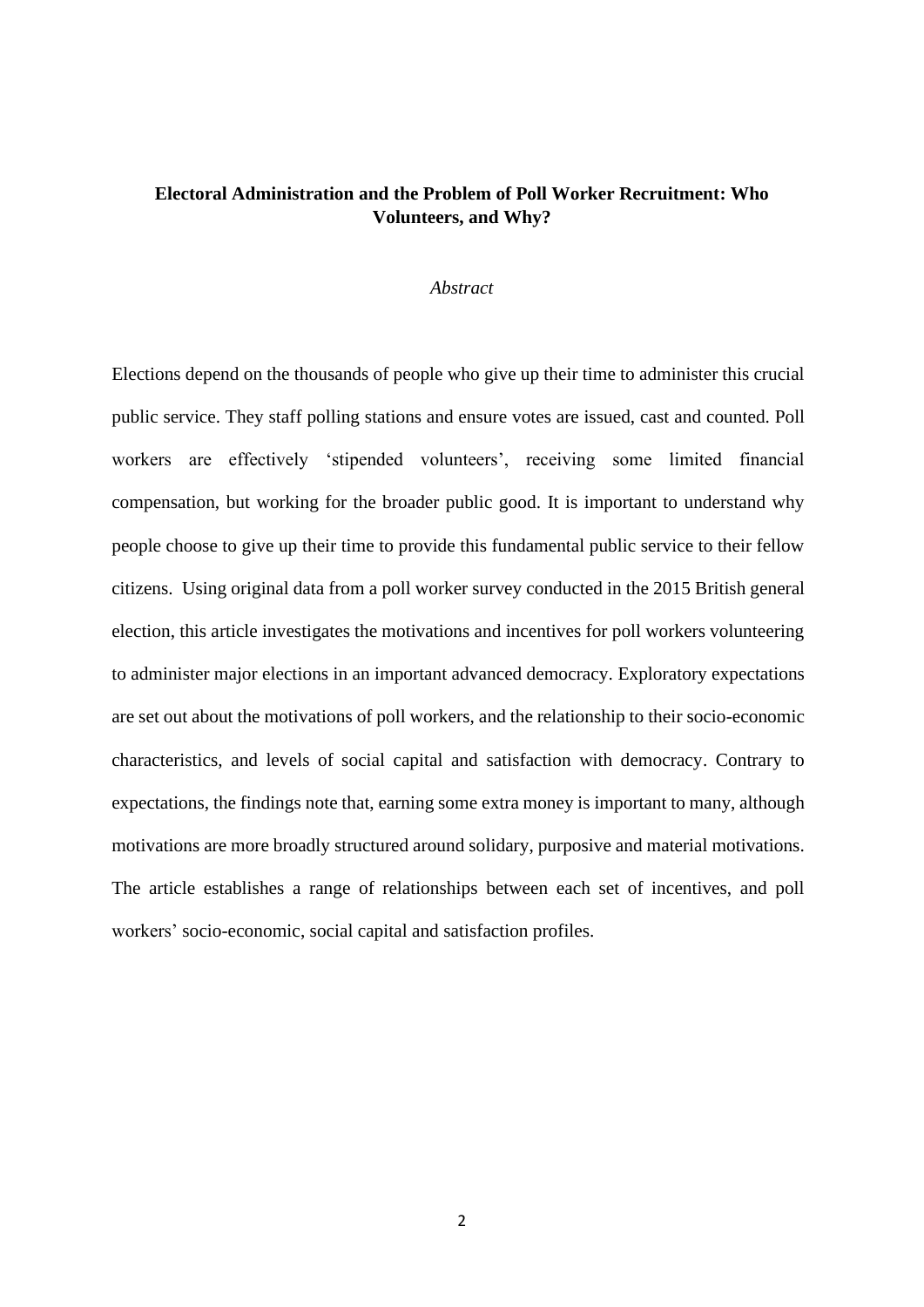#### **Introduction**

Elections depend on the thousands of people who give up their time to administer them. They provide a crucial public administrative service, staffing polling stations and ensuring votes are issued, cast and counted. In the USA in 2016, over 917,000 people volunteered to work in the elections at approximately 185,000 polling places, while an additional 350,000 volunteered for the 2020 elections (OSCE/ODIHR, 2016; Merivaki, 2020; Wimpy, 2018). Despite providing a fundamental public service, many countries experience problems recruiting sufficient numbers of poll workers. Given these are potentially high stress and primarily low pay temporary positions, this poses an important question for both public administration and electoral integrity scholars. Why do people choose to give up their time to provide this vital public service to their fellow citizens and democracy more generally?

Research into this question is extremely rare. Using data from an original poll worker survey conducted in the 2015 British general election, this article investigates the motivations and incentives for poll workers to volunteer on polling day. Discussion proceeds as follows. The first section briefly outlines the general importance of poll workers in administering electoral democracy. The second section conceptualises poll workers as 'stipended volunteers', and discusses how this might inform understanding of their motivations. The third section outlines the data used in this study. The fourth part presents an analysis, highlighting several factors structuring poll worker motivations to work on polling day. Discussing the significance of these findings, the paper concludes by making a number of recommendations for analysts and policymakers, while highlighting the comparative utility of the British case.

#### **The Importance of Poll Workers**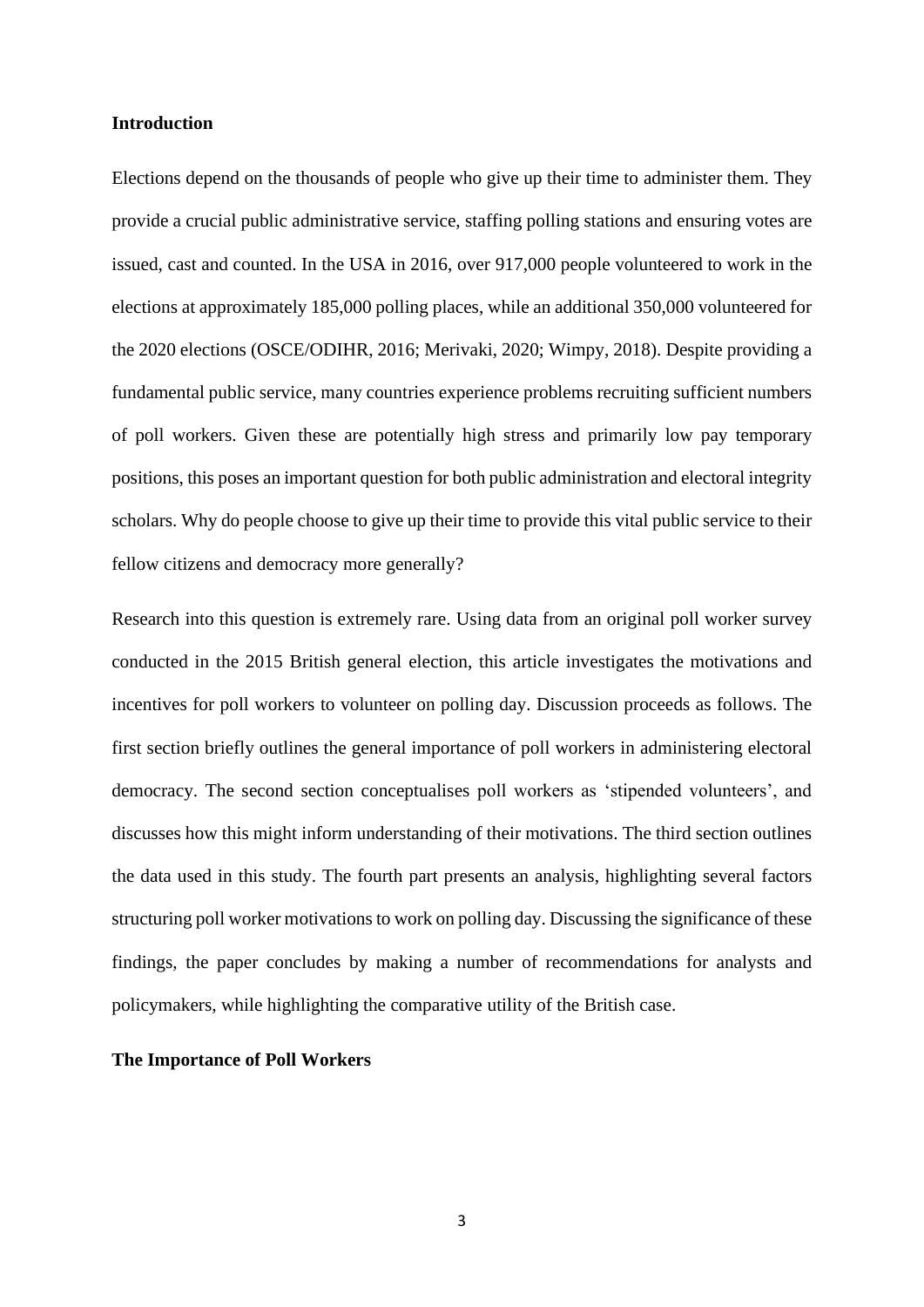The number of elections that are held around the world has increased substantially in recent decades (Hyde and Marinov 2012). People are crucial to the effective administration and implementation of electoral law and policy.<sup>1</sup> Yet, elections are often undermined by concerns about electoral integrity and malpractice. Many electoral malpractices can occur in the polling station (Birch, 2011; Lehoucq, 2003). Public administration scholarship has shown that even the best-designed policies can go wrong at the implementation stage (Sabatier 1986). Streetlevel bureaucrats have considerable discretion and opportunity to implement policies differently (Lipsky 2000). This is also the case in electoral administration. The service streetlevel bureaucrats, such as poll workers, provide to electors can directly help shape public confidence in the electoral process (Hall et al., 2009).

Poll workers are therefore key to understanding how elections are delivered on the ground. They can have a positive effect on voter confidence (Hall et al., 2009), yet also have considerable discretion in how they implement electoral law (Atkeson et al., 2014). Given the range of electoral systems in use, different methods for casting ballots, from technology to paper-based, they can be faced with a multitude of challenges both within and across countries. However, it is important to note that while there may be differences in what poll workers are required to do in different countries, there are also crucial commonalities. In particular, poll workers are universally temporary workers, employed to help deliver the election. They set up polling stations, greet voters, ensure only those properly registered can vote, hand out ballot papers, and ensure voting secrecy and order in the polling station. At the close of poll, they begin the process of counting, or transferring ballot boxes to counting locations. Even in countries where electronic voting machines are used, such as India, they perform equivalent roles.

In some countries, poll workers are state employees who are seconded to run elections, as in India (James, 2020: 127-131). In others, poll workers are selected because of party allegiance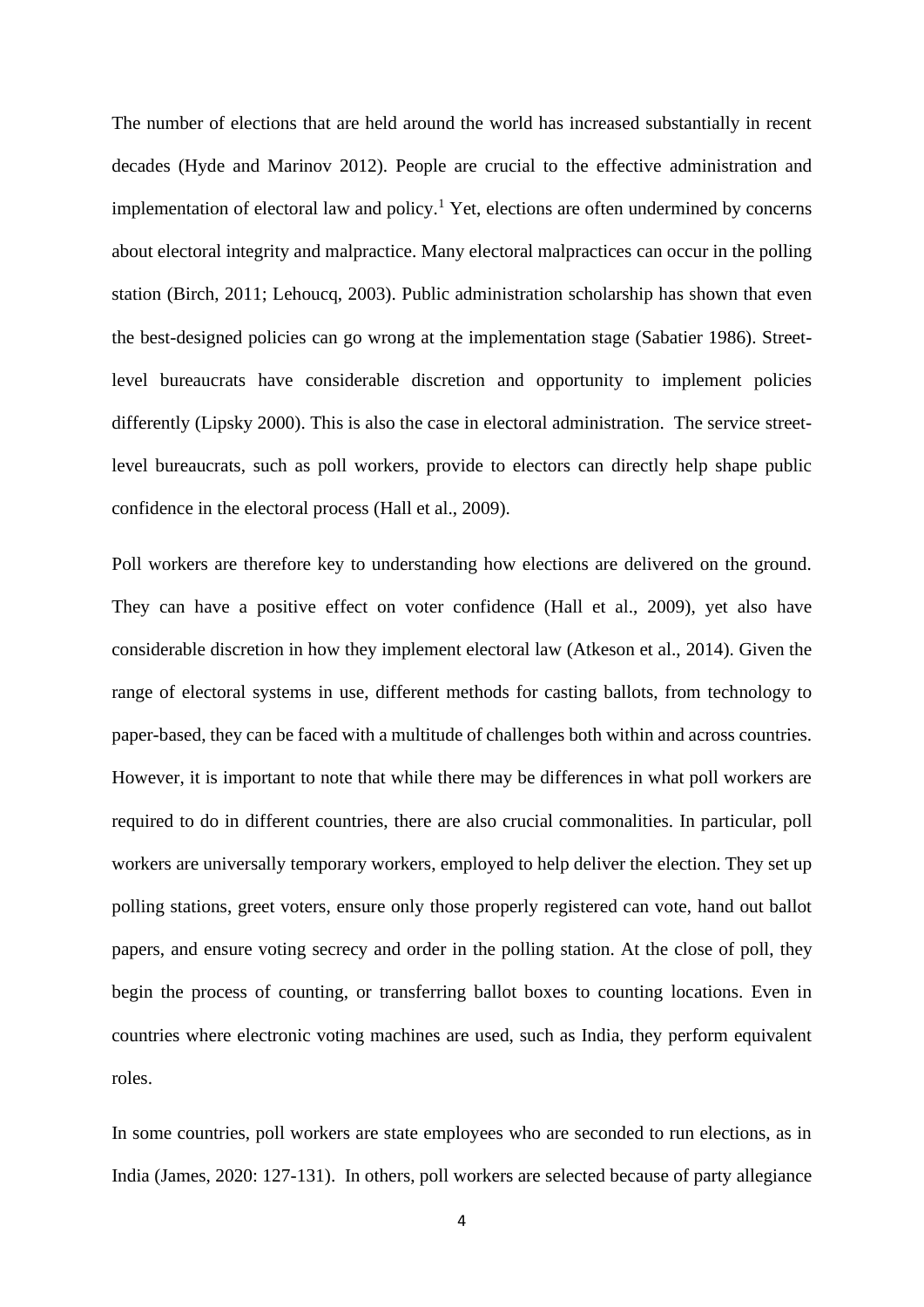or membership.<sup>2</sup> Elsewhere, as in Germany, Spain and Mexico, they are citizens who are compelled to undertake the task as a civic duty.<sup>3</sup> In other polities, the task has traditionally been voluntary. In the US, procedures vary by state, but they are volunteers who senior electoral officials spend considerable time and resource recruiting, but are usually paid (US EAC, 2020). Indeed, Burden and Milyo (2015) report that just under half of all US jurisdictions, between 2008 and 2012, had difficulty in finding sufficient numbers of poll workers. Recruitment problems were greater in urban areas and those with high registration rates. Such problems are not confined only to American experience but also experienced elsewhere (Burden and Milyo, 2015: 40; Clark and James, 2017; OSCE/ODIHR, 2008: 11). Given evidence that many electoral managers have problems enticing volunteers to work at elections, poll worker recruitment is a pressing public policy problem for democracies. A better understanding is therefore required of the factors that might motivate individuals to volunteer, and also who might be motivated by particular aspects of such important, if short-term, work.

In the USA, surveys of poll workers have become an established, if irregular, method of understanding their role in implementing elections. These surveys have been used to identify the demographic characteristics of poll workers and how are they recruited, whether poll workers have the appropriate skills to work on election day, and how effective their training is (Alvarez et al. 2007; Burden and Milyo, 2015; Cobb, et al. 2012; Glaser et al. 2007; Mockabee et al. 2009). The study of poll workers is rare outside the USA (but see: Cantu and Ley, 2017; Clark and James, 2017; Herron et al. 2006).

#### **Poll Workers as Stipended Volunteers**

Few studies have examined the motivation for poll workers choosing to work on election day. Glaser et al. (2007) surveyed 15,000 poll workers in Florida in 2006. They found that the most commonly stated reason for becoming a poll worker was 'to help my community', 'to help out'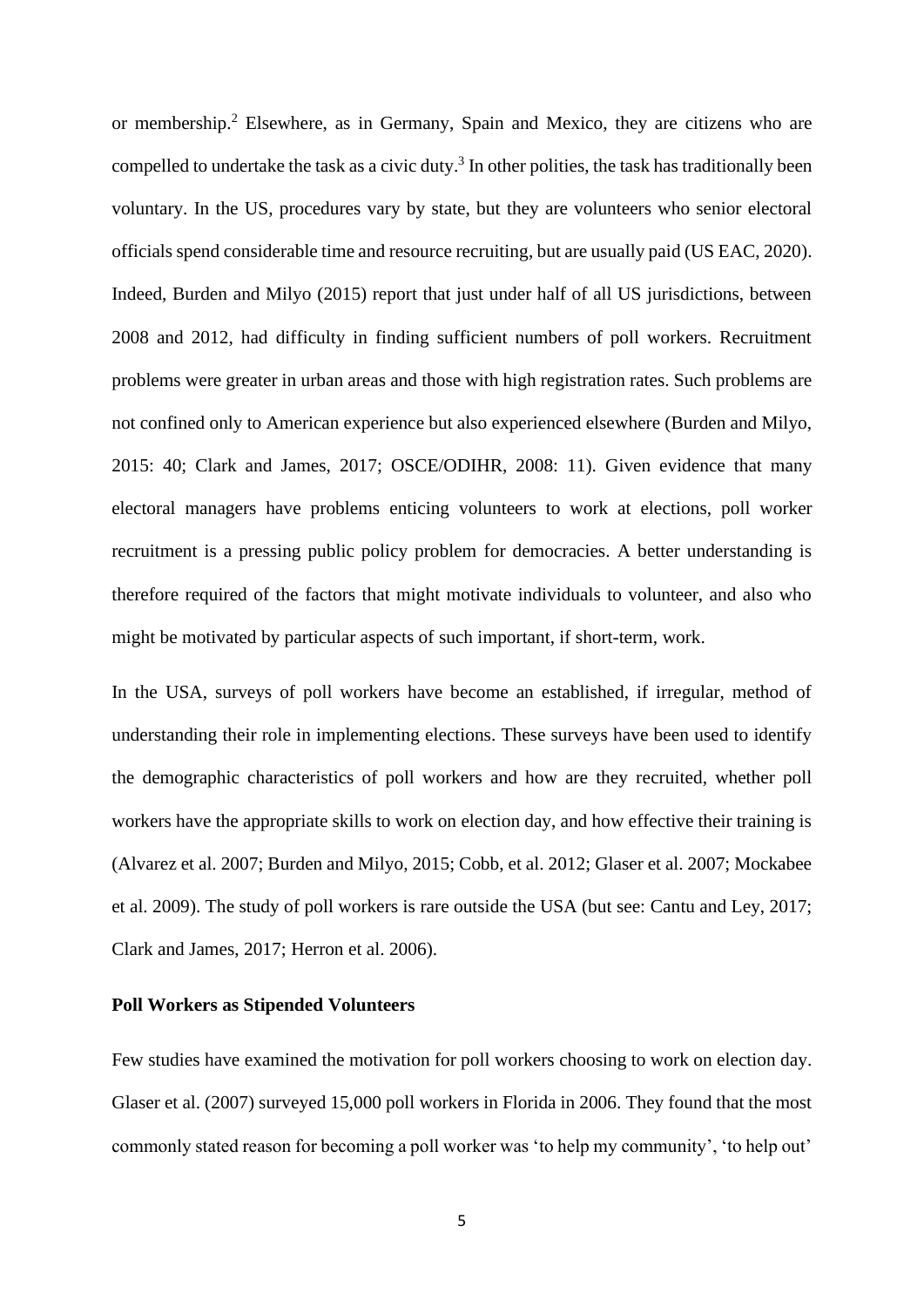or 'community service.' Material benefits were commonly highlighted as important. On the basis of a survey in Leon County, also in Florida (n=845), McAuliffe (2008) tested the importance of theories of social capital, public service and volunteer motivation, coproduction, and principal-agent theory. Underpinning these, she argued, were intertwined motivations driven by democracy, civic responsibility and public service. As she put it 'poll workers support the ideals of democracy, they share a sense of civic responsibility and they feel they are public servants'. She summarised poll workers as being a 'singular hybrid of volunteer and public servant' (McAuliffe, 2008: 16 & x).

Poll workers are an unusual group to conceptualise. Unlike normal volunteers, in most instances they are paid for their service. Payment is seldom high. Mexican poll workers, for example, only receive a per diem allowance of \$20 (Cantu and Ley, 2017: 501). In the 2020 American Presidential election, poll workers in Portland, Oregon were paid \$12 per hour for their day's work, while thirteen states had a minimum stipend of less than \$100 per day (Gittens, 2020; Merivaki, 2020). In a broader survey of US poll workers, Kimball et al. (2009) catalogue payments of between \$100-\$164, depending on the task being undertaken and the jurisdiction size.

Poll workers therefore appear more like 'stipended volunteers' (Mesch et al. 1998; Tschirhart et al. 2001). Stipended volunteers 'receive some financial compensation below fair market value and work in formal service activities to help others with whom they have no personal connection' (Tschirhart et al., 2001: 422). Poll workers appear to fit this well; they tend to be low paid and help others with whom they rarely have any connection. For McBride et al., (2011: 851-852), such stipends are 'features that leverage volunteer participation by providing volunteers with the support they need to perform'. In this conception, stipends thus facilitate volunteering rather than displace it as might be expected from economic approaches to such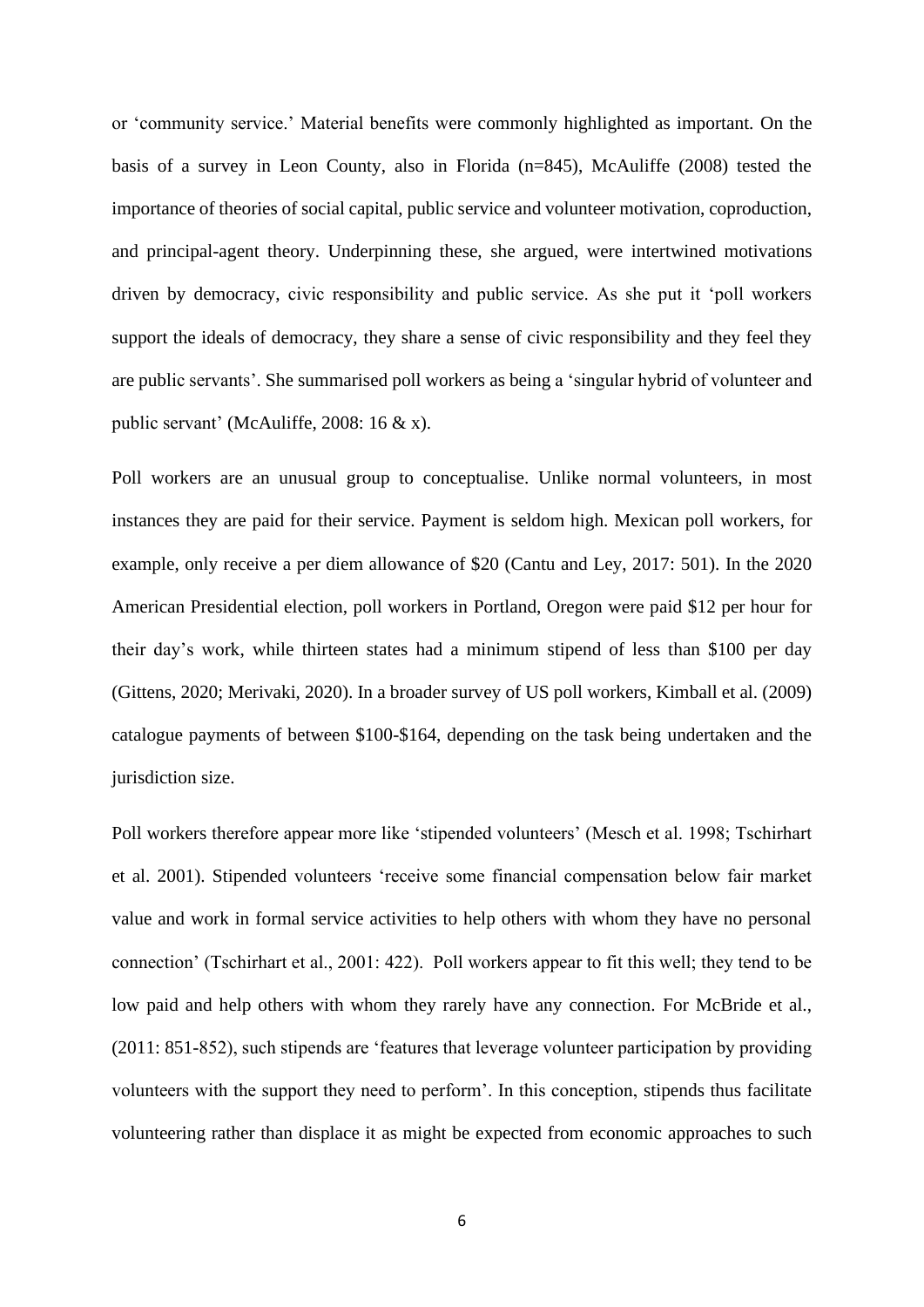questions (Frey and Jegen, 2001). Payment is therefore not thought to play a significant motivating role in recruiting poll workers (Burden and Milyo, 2015: 44).

Given this, why poll workers choose to volunteer to work at what will be a long and potentially high-pressured day still needs to be explained. Motivations for volunteering are often dichotomised between altruistic motivations, through helping others, and instrumental motivations, which are more about satisfying personal objectives (Mesch et al., 1998; Tschirhart et al., 2001). This echoes debates about motivating public sector employees, who it is suggested can have either extrinsic or intrinsic motivations, which can be cross-cut or underpinned by other-regarding or self-regarding values. In this approach, intrinsic motivation refers to doing something because it is inherently interesting, while extrinsic motivations aim to achieve the outcomes an employee values. Underpinning both are the internal, self-regarding meanings of a particular motivation to individuals undertaking an action (Esteve and Schuster, 2019). Tschirhart et al., (2001: 426) identify five types of volunteer motivations. Altruistic motivations are about helping others and expressing values. Instrumental motivations are about personal advancement and skills development. Social motivations relate to developing friendships and being held in good regard. Self-esteem relates to feeling better about oneself. Finally, avoidance is about escaping alienation, boredom and problems.

A different approach is provided by Clark and Wilson (1961). They argue that incentive systems are a key variable bridging the gap between individuals and organisations. This emphasis is also evident in the literature on volunteering motivations (Clary and Snyder, 1999; Tschirhart et al., 2001: 425). Clark and Wilson (1961: 134-137) offer the classic threefold classification of material, purposive and solidary incentives. *Material* incentives are provided by some sort of material gain, whether through payment or career advancement. While the temporary nature of poll worker employment means there is unlikely to be any career advancement involved, the positions are paid. It is therefore conceivable that some people work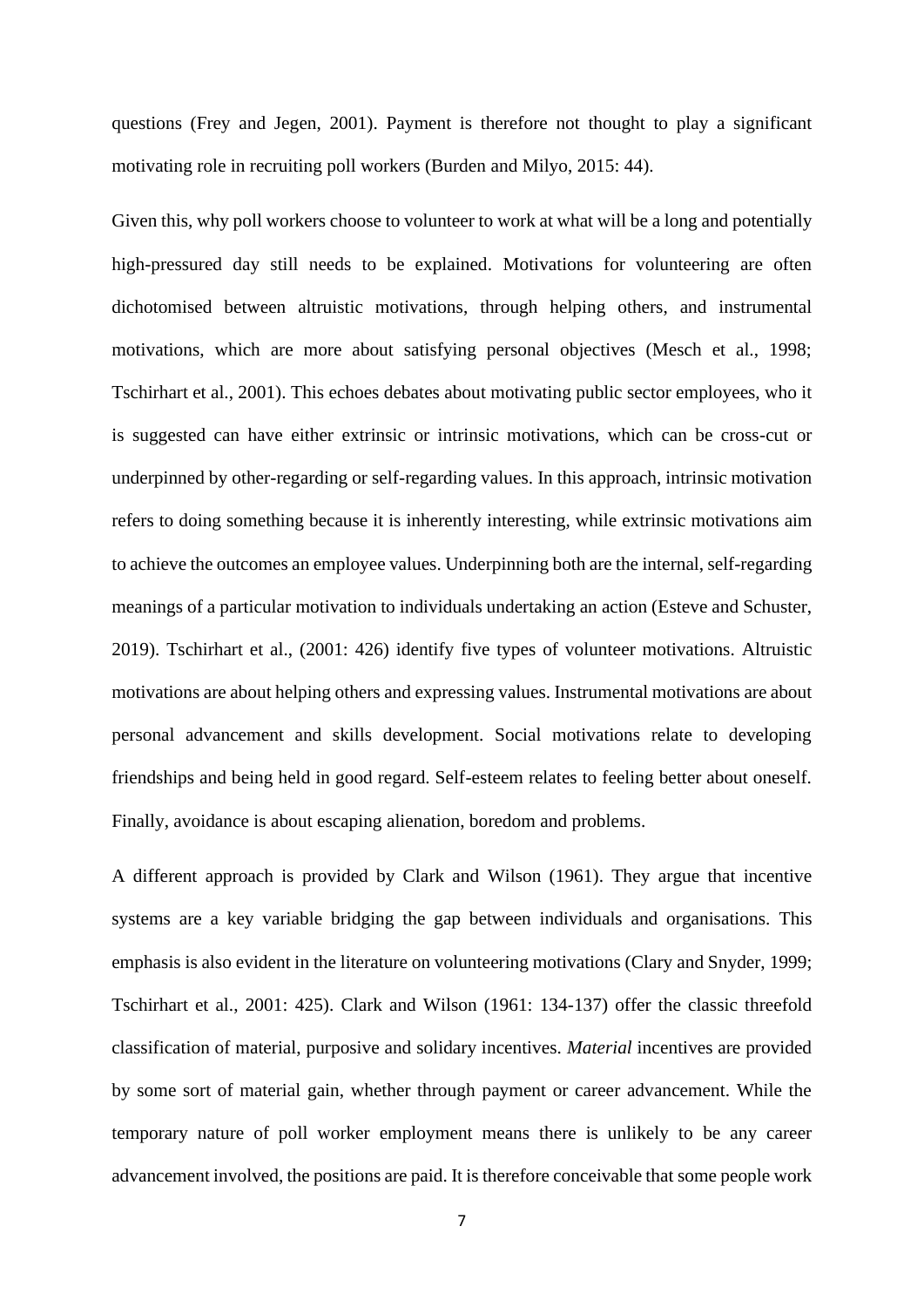on polling day to earn some extra money (e.g. Glaser et al., 2007). *Purposive* benefits are achieved by the organisations that the individual works for implementing or achieving its aims. Poll workers may therefore be motivated by helping electoral authorities achieve well run elections. Finally, *solidaristic* or process benefits offer the chance to participate in social and political activities, thereby meeting like-minded individuals. Although incentives-based approaches have rational choice underpinnings, they can also be extrinsically oriented (Esteve and Schuster, 2019: 13). There are therefore clear links between this tripartite schema and the altruistic, instrumental and social motivations highlighted by studies on stipended volunteers (Tschirhart et al, 2001).

McAuliffe's (2009) study of American poll workers underlines their essential civicmindedness. As a proxy for this, she suggests that poll workers exhibit high levels of social capital, arguing that it is appropriate to address 'the question of how much social capital influences one's motivation to work the polls' (McAuliffe, 2009: 18). She goes on to argue that social capital has been successfully used to recruit volunteers for polling stations. Moreover, 'the massive volunteer effort seems to contradict projections of demise in social capital. Working the polls does not appear to be about money. It is about civic engagement and responsibility' (McAuliffe, 2009: 21). Hostetter (2020: 393) similarly argues that 'long hours for low pay require poll workers to have a strong sense of civic duty'. McAuliffe suggests that social capital might be more than just an input to poll worker recruitment. Instead, it might also be an outcome of volunteering as poll workers find they enjoy the experience and volunteer again in future.

A further potential explanation is that those who are more likely to volunteer are more likely to be satisfied with the democratic process and wish to help others have their voice heard by volunteering. This is contrary to the causal link normally made between democratic satisfaction and poll workers, where they are argued to play a considerable role in satisfaction with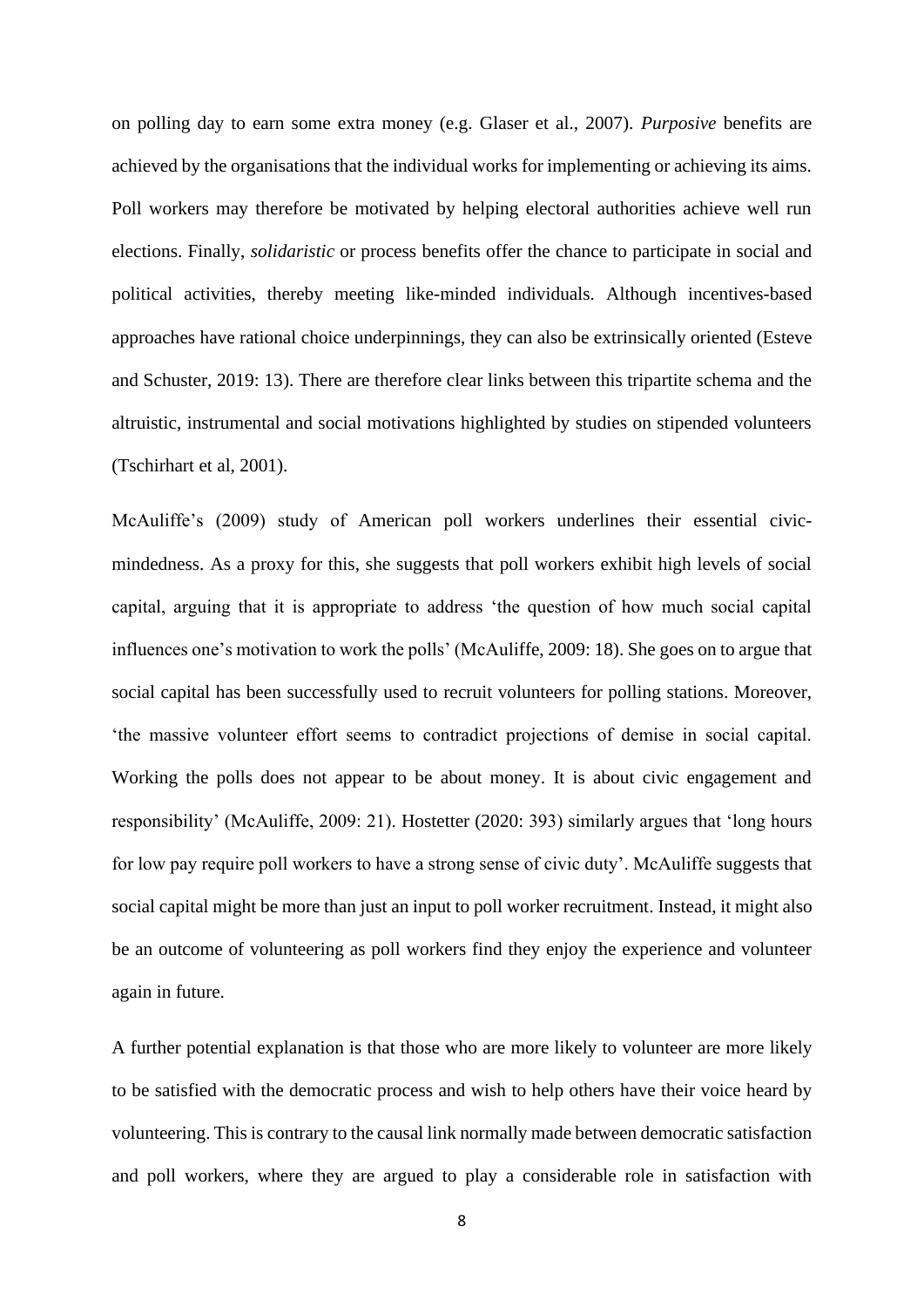democratic processes for the voters they serve (Claasen et al., 2008; Hall et al., 2009). Similarly, in much volunteering literature, satisfaction is argued to flow from the experience of volunteering (e.g: Wilson, 2000). Importantly for the argument here, Stadelmann-Steffen and Freitag (2011) provide a different approach by reversing the causality between satisfaction and volunteering. Making the argument that the political and institutional context stimulates individual behaviour, they suggest that models of democracy and individual attitudes towards democracy influence citizens' propensity to volunteer. They hypothesise that individuals that are more satisfied with the functioning of democracy are more likely to display civic engagement through volunteering. Following this logic, there is likely to be a positive relationship between those who are satisfied with the democratic process and volunteering to work on election day as a poll worker.

In addition to little being known about poll worker motivations, little is known about the social profile of those who work on election day. What evidence there is comes from the USA. Burden and Milyo (2015: 39) suggest a profile which is predominantly female, older than average, and likely to have a college degree. They note concerns regarding unrepresentativeness among poll workers and the effects on voter satisfaction. This theme is taken up by King and Barnes (2019) who note a predominantly white work force on election day.

Research on stipended volunteers has documented the impact of socio-economic and demographic factors on motivations for volunteering.. This has, for instance, pointed to a relatively young, predominantly female and well-educated group taking part over time in the voluntary activities they studied (Mesch et al., 1998; Tschirhart et al., 2001). Other research has examined older groups (Tschirhart, 1998), or suggested an older age profile of volunteers while at the same time observing a predominantly female stipended volunteer workforce (McBride et al., 2011).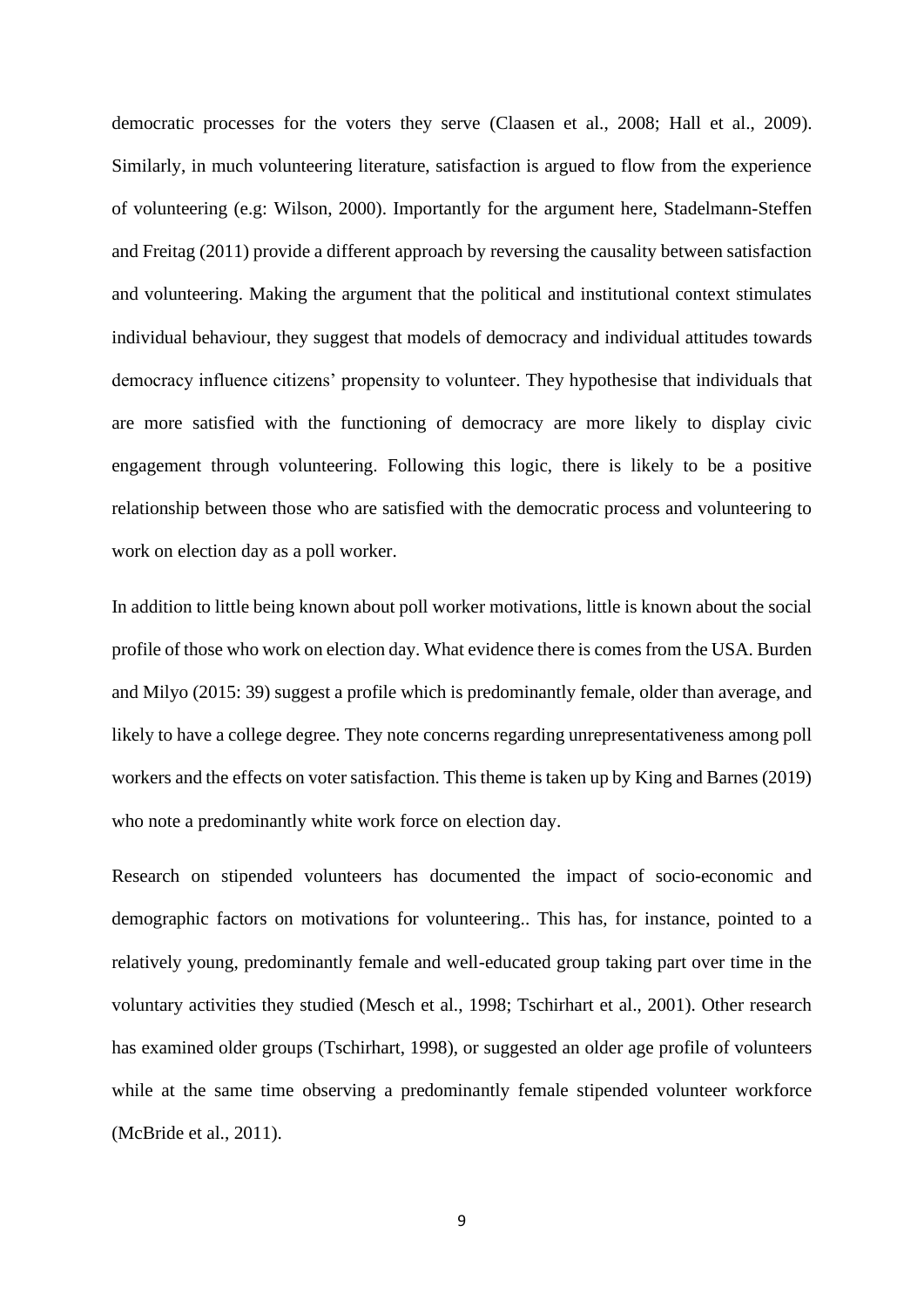Socio-economic and demographic factors are likely to influence volunteers' motivations. According to Tschirhart (1998), older stipended volunteers are more likely to have altruistic and public service motivations for service, while social motivations also factor into their reasons. The corollary is that younger volunteers are more likely to be interested in material considerations. While extra money is clearly important to many, it is likely to be more so to lower earning or less well-educated groups. It might also be expected that social capital and satisfaction with democracy impact upon the respective motivations.

This suggests some expectations about what might be evident. The first two are relatively general.

- Given the poll worker and stipended volunteer literature, poll workers will be mainly female.
- Payment does not constitute a major motivation for working on election day.

From the volunteering motivations literature, evidence of both intrinsic and extrinsic motivation, arguably cast in the language of solidary and purposive benefits or motivations is to be expected. How these motivations fit with the social profile of individuals, and whether some motivations are more attractive for some groups than others, provides a crucial piece of the jigsaw for electoral administrators looking to fill posts on election day. We formulate these as the following hypotheses:

- H1: Older poll workers will be more likely to be motivated by solidary and purposive incentives, while younger poll workers showing a positive relationship to material incentives
- H2: Higher levels of education and income will be negatively related to material incentives, but positively related to solidary and purposive incentives

10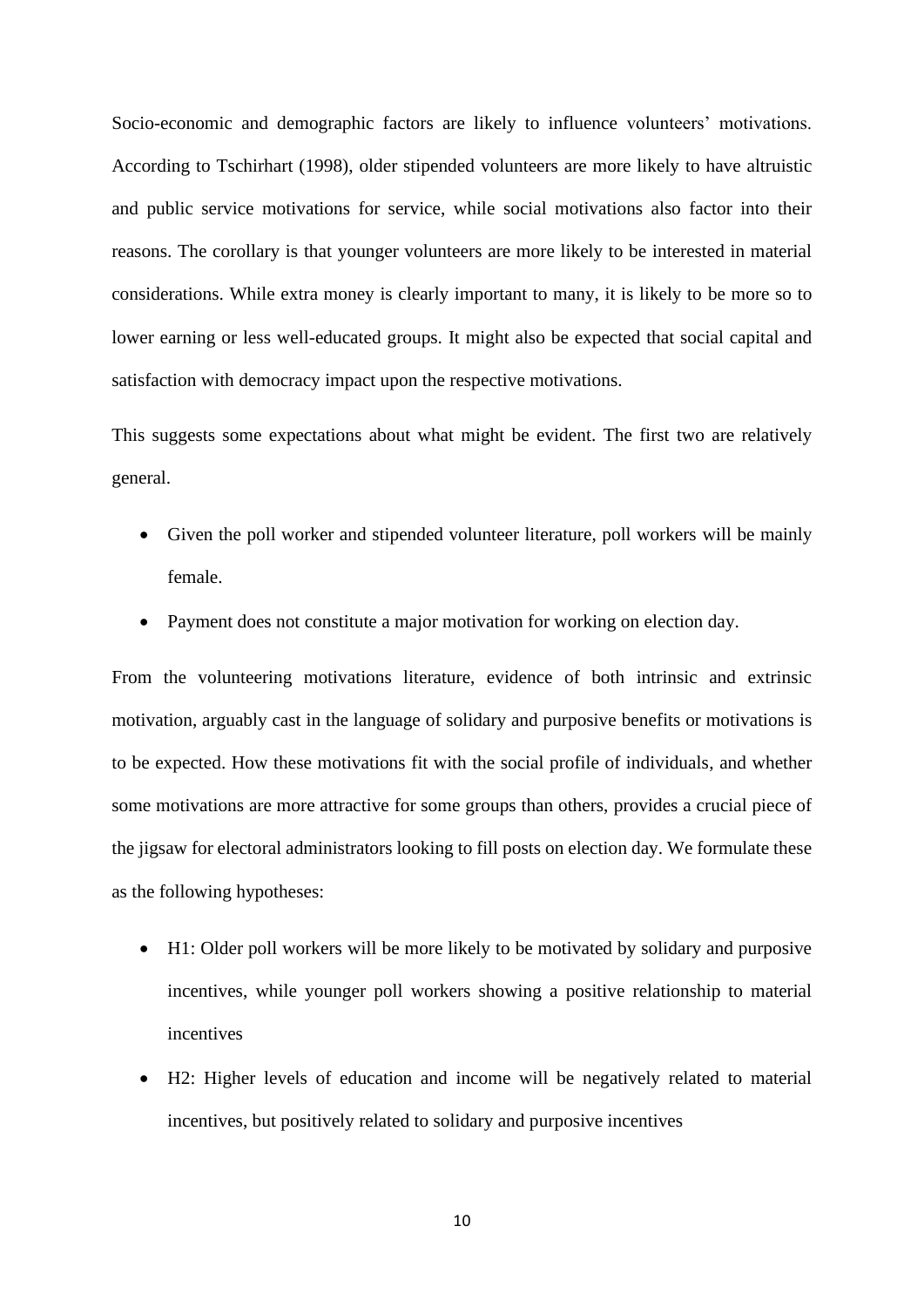Moreover, social capital and satisfaction with democracy are likely to be evident among poll workers and have a positive relationship with their motivations to volunteer. These are unlikely to be related to material incentives, but provide expectations with solidary and purposive incentives. Thus:

- H3: Higher levels of social capital will be positively related to both solidary and purposive incentives.
- H4: Higher levels of satisfaction with democracy will be positively related to both solidary and purposive incentives.

#### **Data**

The data come from an original survey of poll workers in eight English local authorities in the 2015 general election. Britain is an excellent case for developing insights into who volunteers to become a poll worker, and what might motivate them. Like several advanced democracies, British elections are administered by local governments who have discretion, within statutory requirements, in determining how elections are implemented. This is the case also in both the United States and Canada, as well as smaller democracies such as Ireland (Clark, 2017; James, 2012; OSCE/ODIHR, 2015). Even in nationally organised systems of electoral governance, there is a sizeable role for local government in organising election administration, and therefore employing poll workers, on the ground (Norris 2015: 23-24).

Two types of poll workers work at UK elections. *Presiding Officers* have responsibility for opening and closing the polls, organising the layout and maintaining order in the polling station, monitoring campaigners outside polling places and supervising polling clerks. *Polling clerks* are responsible for checking the eligibility of electors, marking the register and issuing ballots to voters. They are recruited by various means. Some will have worked at previous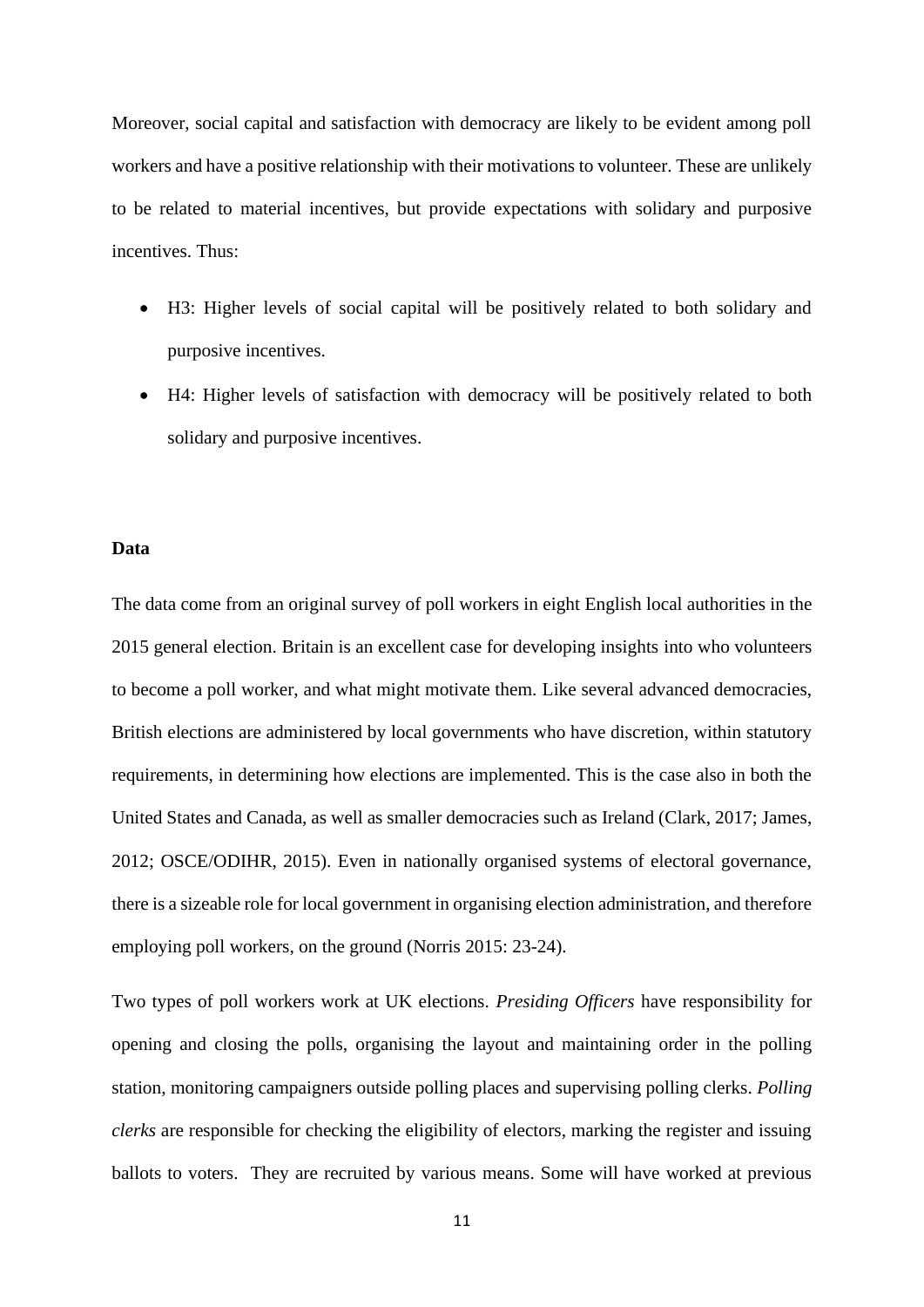elections, while others have been asked by friends or council officials, or responded to adverts (Clark and James, 2017). Both categories of poll worker are appointed only for the temporary purpose of the election.

The survey was developed from a previous questionnaire, the Ohio Poll Worker Survey, which was used in Ohio's 2008 Primary election (Mockabee, Monson, and Patterson 2009). The 2015 questionnaire was developed and adapted for UK circumstances. It contained questions on recruitment, training, motivations for working at the election, election day experiences, views of the democratic process and more general demographic information.

Of the fourteen local authorities approached to participate in this study, eight agreed to do so. Four local authorities were located in the North East of England, and four in Norfolk in East England.<sup>4</sup> These local authorities, between them, administered 21 of the 632 British parliamentary constituencies at the general election. Such an approach can be criticised for not providing a representative sample (Bryman 2008: 183-4). Notably, the local authorities did not include urban areas where prominent cases of electoral fraud have been found (Stewart, 2006). This notwithstanding, there is unfortunately no way to directly sample or survey polling station workers in Britain without gaining access through electoral services departments at close to 400 separate local authorities. No national database of poll workers exists, nor were the authors able to obtain at the time an official estimate of the numbers of poll workers nationwide. A representative sample would therefore be extremely difficult to achieve. Selecting authorities where problems had knowingly taken place would further risk the difficulty of 'selecting on the dependent variable'.<sup>5</sup> Evidence suggests that electoral fraud across Britain is extremely rare (Electoral Commission, 2016).

The research strategy deployed here is common in organisation and administration studies (Bryman 2008: 183). The study covers eight local authorities, who administer the electoral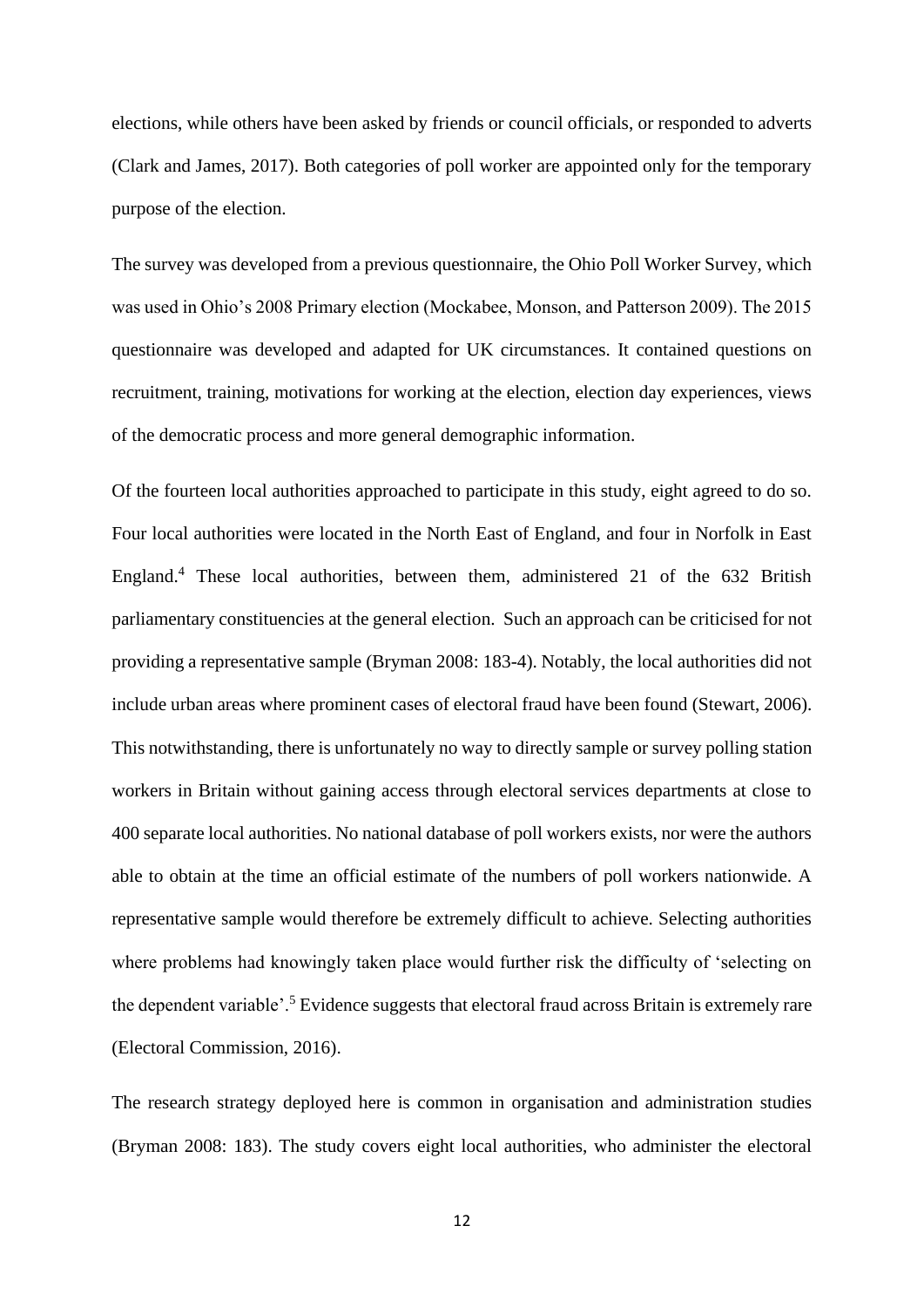process in twenty-one parliamentary constituencies.<sup>6</sup> It provides greater data than hitherto collected, across very different parts of England. Gaining agreement from local electoral authorities to participate meant that it was possible to distribute a questionnaire to every polling station worker employed by those local authorities. This was therefore a full population survey of the poll workers within the eight local authorities who agreed to take part. Most studies of poll workers have studied specific locations rather than deploy a nationwide random sample (Hall, et al., 2009; Claassen et al. 2008). Such an approach has also successfully been deployed to examine questions of public service motivation in local government elsewhere (Weske and Schott, 2018). Participating local authorities appear broadly representative of wider levels of electoral administrative performance. The average performance of the participating local authorities is close to the nationwide mean for British election administration in Clark's (2015; 2017) index of performance in the 2010 general election.<sup>7</sup>

In total, 3,350 questionnaires were distributed to poll workers by their local authority on the day of the election. Poll workers were asked to complete and return them by mail. The response rate was 39.4 per cent. The analysis is therefore based on responses from 1,321 poll workers in a mix of rural, urban and mixed local authorities and constituencies. In addition, McBride et al., (2011: 857) highlight the need for qualitative evidence to complement quantitative responses in investigating stipended volunteers. The survey provides both quantitative and qualitative insights into poll workers. Both are utilised below.

#### **Analysis**

Analysis begins with a brief outline of the socio-economic characteristics of poll workers. The average age of poll workers was 53.3, with an age range of between 20-82. Table 1 indicates that the expectation, derived from both the poll worker and the stipended volunteer literatures, that women would be most likely to volunteer is born out, with over three-fifths of poll workers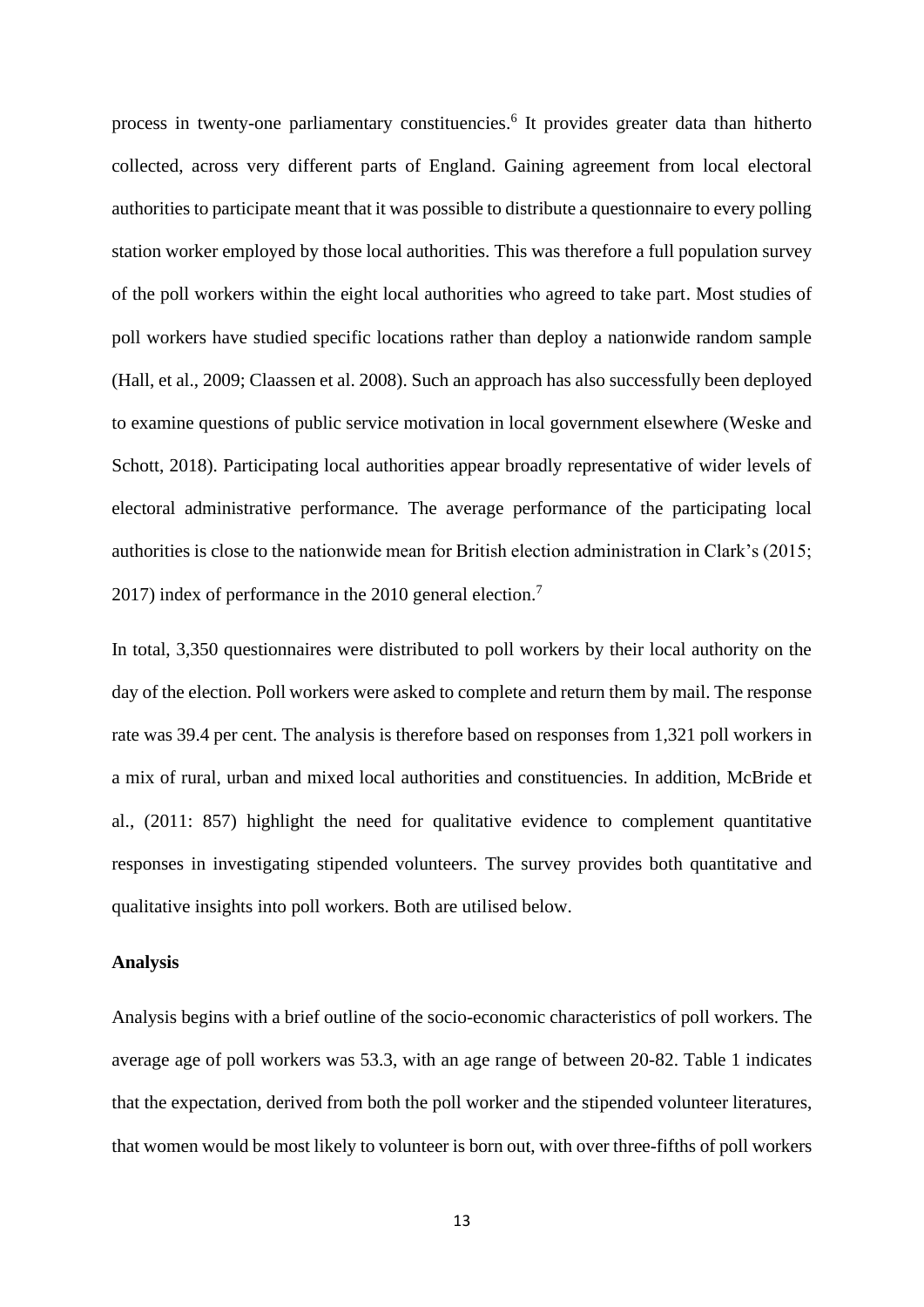being women. This is a relatively well-educated workforce, with 57.5 per cent experiencing post-school education. More than three-fifths were employed, while a further 30.5 per cent were retired, almost double the 16-17 per cent of people of retirement age in the 2011 UK census. Moreover, 52.3 per cent had to take time off work to work on polling day. Most worked in some form of routine technical or administrative role. This is a group which appears around average in terms of earnings, with just over 30 per cent earning either between £10,000-19,999, or £20,000-29,999. This compares with a median income in Britain of roughly around £20,100 before tax in 2012-13, with median income for the North East £19,400 and for Norfolk £18,100 (HMRC, 2015: 15). Finally, as King and Barnes (2019) noted in their American study, ethnically this was a predominantly white group of volunteers, although caution is necessary since major multi-cultural cities were part of this sample but would be required to provide a more definitive answer regarding ethnicity.

#### (Table 1 about here)

To try to measure respondents' motivations for volunteering, the survey deployed a battery of questions asking for poll workers' reasons for working on polling day. These tap into all aspects of the motivations set out above. The responses are outlined in table 2. The first point to note is that, contrary to what might be expected from research on poll workers elsewhere, money does play a role in motivating many to work on polling day in the British case. Thus, to 89.5 per cent of respondents, making some extra money from working at the election was either somewhat or very important. In two local authorities in the North East, the most responsible position of Presiding Officer in the 2015 general election was paid a fee of £195 with travel expenses and a small training allowance covered. Those local authorities paid their polling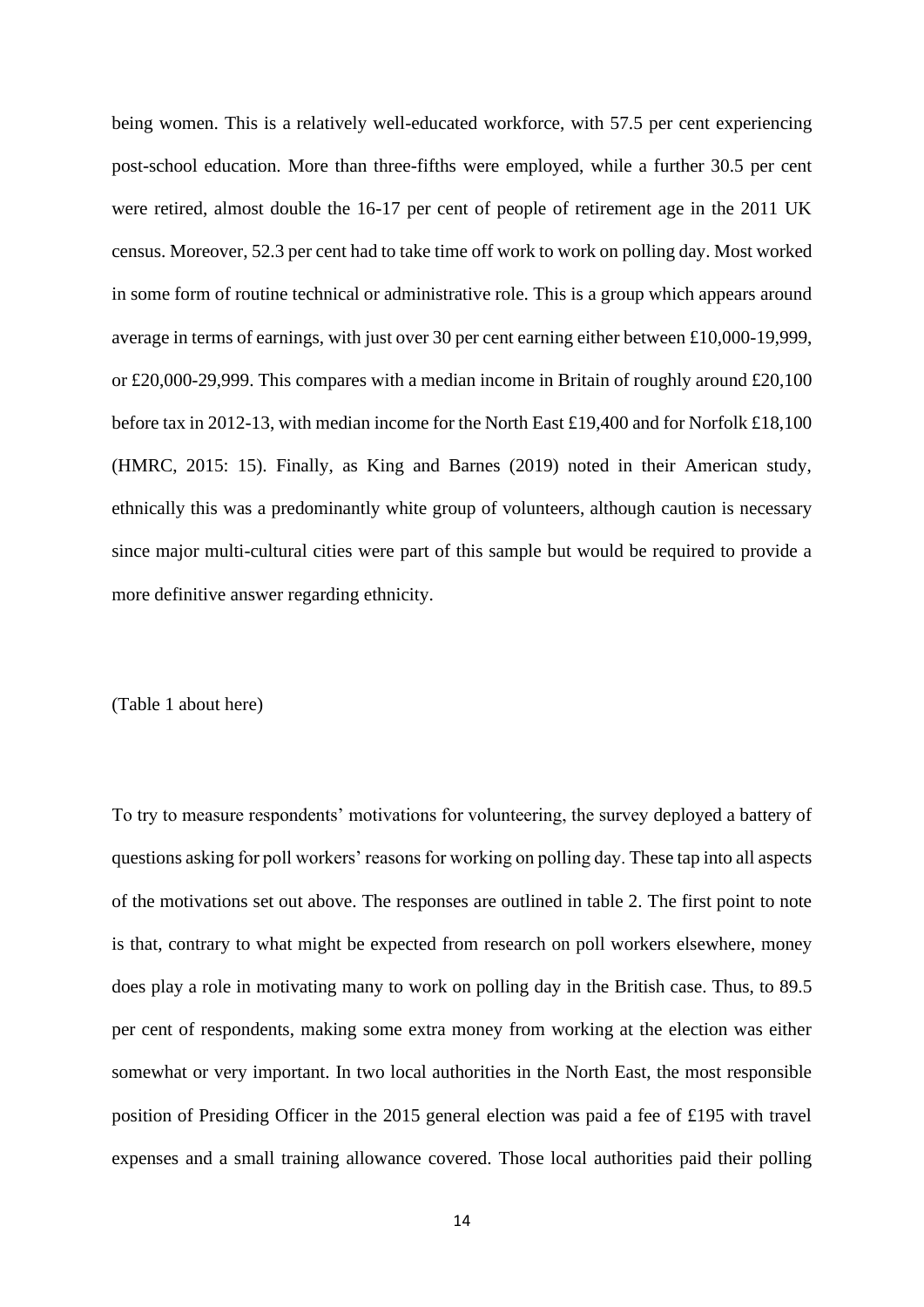clerks a fee of £115, again with travel covered. One local authority paid a little more; £285 for presiding officers, and £185 for polling clerks, which included a training payment. In this council, the fee is reduced by £35 if a standalone election is held. Given that this is roughly a sixteen hour day at work with few breaks, this equated to between £12.18-£17.80 per hour for Presiding Officers and £7.19-£11.56 for polling clerks. As might be expected from the stipended volunteers concept, poll workers are not therefore necessarily making a lot of money when providing this crucial civic duty. The amount paid to polling clerks was close to the legal minimum wage in some local authorities when the whole day is taken into consideration. Yet, it still seems to be an important factor. Given that most are paid around the median wage to begin with, such additional income may well be an important supplement.

(Table 2 about here)

Other explanations are clearly important, however. To two thirds, it was different from the usual day at work. This is suggestive of Tschirhart's (2001: 426) identification of avoidance and escaping boredom as motivating factors in volunteering. Altruistic motivations were clearly also important to some; two thirds claimed to be the kind of person who does their share. Similarly, 62 per cent wanted to experience the democratic process, potentially indicating both altruistic and more intrinsic self-development motivations. The 37.5 per cent indicating they wanted to learn more about politics and government also appear to have had some form of intrinsic motivation. Some social explanations appear to have been of mid-range importance, such as it being a civic duty, or being with friends and like-minded people. Other social explanations seemed of less importance. The lowest ranking in terms of importance were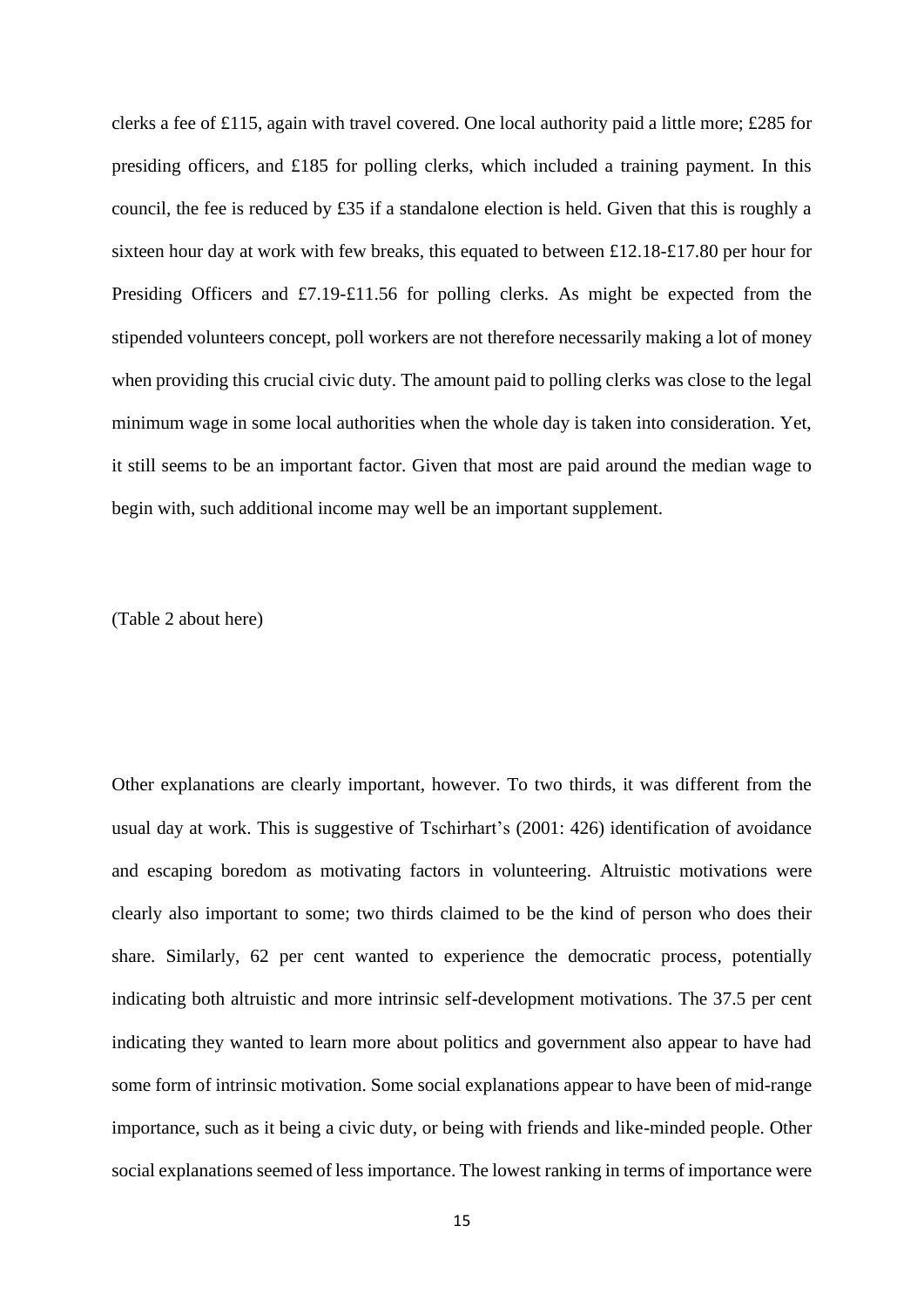wanting to be with people who share their ideals and, at 11.7 per cent, being asked by someone in a local group they attend. Self-esteem also seemed to motivate some poll workers, with 29.5 per cent stating that receiving recognition was somewhat or very important.

Associational activity has always been a crucial indicator of social capital. It was this, for instance, that Putnam (2000) used to set the scene in his famous *Bowling Alone* study. Poll workers were therefore asked how many civic organisations they belonged to, and given examples such as the National Trust, Royal Society for the Protection of Birds, Parent Teacher Associations, religious organisations or other such groups to guide them. At 46.5 per cent, just under half of respondents belonged to no civic association, while 38.3 per cent belonged to either one or two associations, 11.6 per cent belonged to three or four and the remaining 3.7 per cent to five or more. For comparison, the 2011-12 *Understanding Society* panel survey found that 47 per cent were members of some form of association, equivalent to the results found in the poll workers survey.<sup>8</sup>

(Table 3 about here)

Table 3 shows that there is some variation in terms of satisfaction with democracy. Indeed, 48.4 per cent report being satisfied to some extent with how British democracy works generally, while 23.6 per cent report being dissatisfied and 28.1 per cent are neither satisfied nor dissatisfied.

On the electoral process itself, 83.5 per cent were either satisfied or very satisfied with how the electoral process works on polling day. Over half (54.8 per cent) were satisfied with the level of information people had about the electoral process, although 27.8 per cent were dissatisfied and 27.4 per cent neither satisfied or dissatisfied. Finally, 45.6 per cent were satisfied with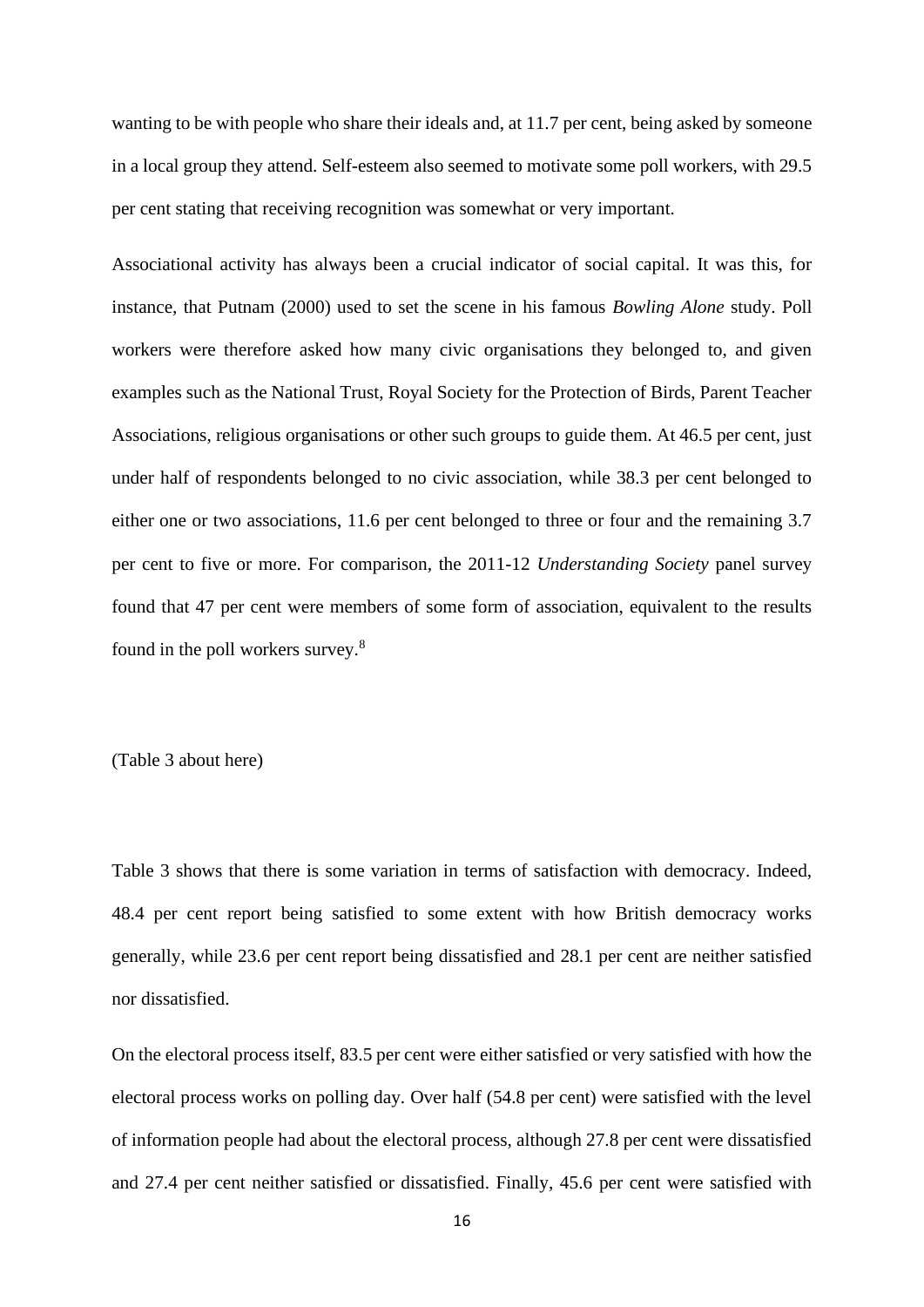changes to how the electoral process worked, 13.5 per cent were dissatisfied and 40.9 per cent neither satisfied nor dissatisfied.

#### (Table 4 about here)

More can however be done with the data to both understand the structure of poll workers' motivations, and to provide data through which more advanced analysis can be undertaken. A factor analysis conducted on the battery of motivations questions provides a clearer sense of the cluster of reasons which may motivate participation as a poll worker . Table 4 presents a principal components analysis with varimax rotation of reasons for working on polling day. Three main factors were identified, which together identify 60.9 per cent of variance in the data. Broadly, they rotate around the solidary, purposive and material incentives that Clark and Wilson (1961) set out in their influential framework. The set of motivations or incentives with the highest factor loading are social or solidary, and include being asked by someone in a local group to work on polling day, being with people who share ideals, it being a civic duty and wanting to do their share, receiving recognition and being with friends and like-minded people. On its own, this was the most important factor loading accounting for 35.9 per cent of variation. The second group of motivations related to purposive issues, experiencing the democratic process, learning more about politics and government, and, in an overlap with solidary motivations, being a civic duty and wanting to do their share. This accounted for 14.9 per cent of variance. Finally, a smaller group, accounting for 10 per cent of variance, albeit with a strong factor loading on the question about payment, remained motivated by material aspects.

(Table 5 about here)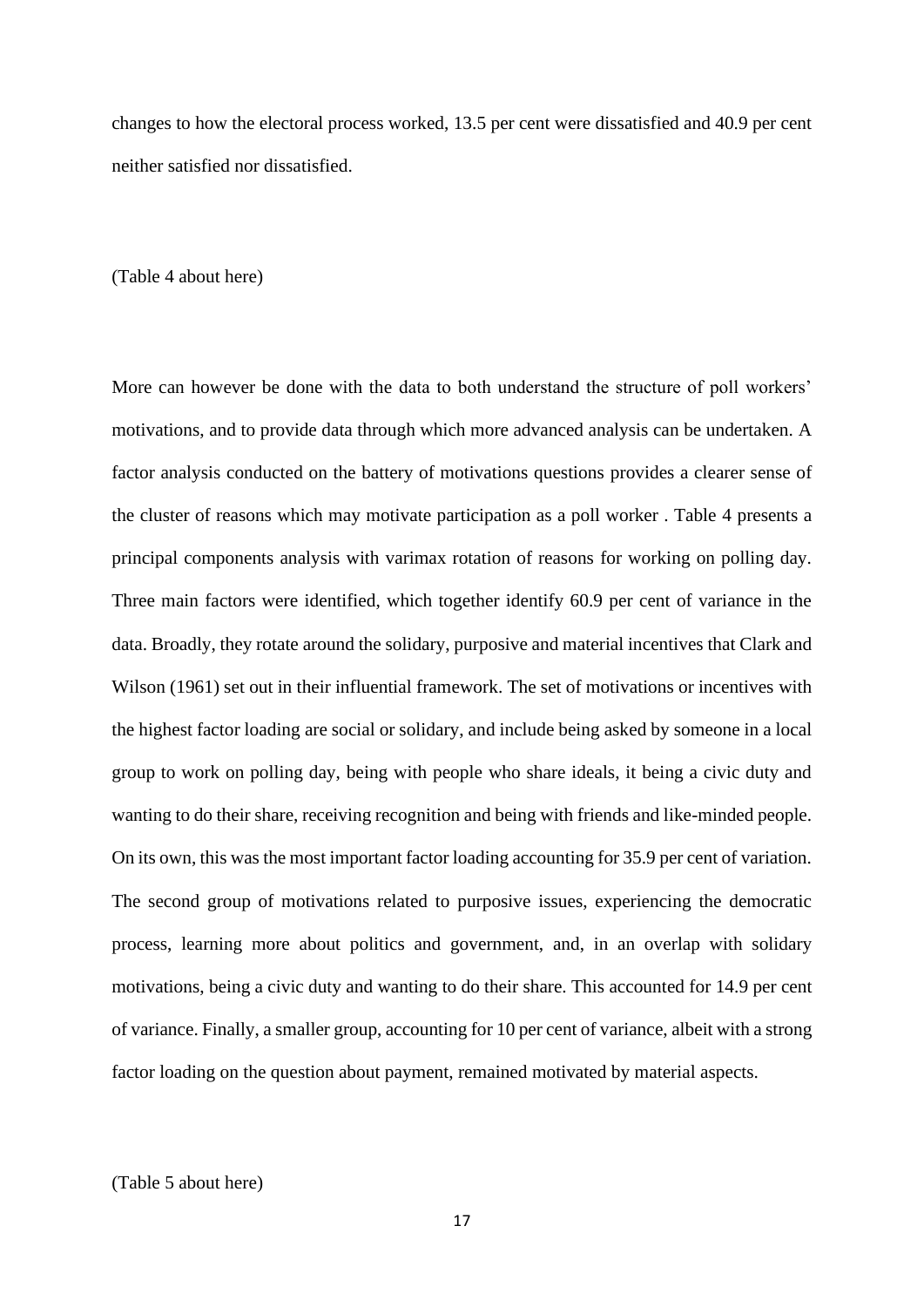This structure of poll worker motivations can be triangulated with qualitative evidence. Poll workers were asked to provide qualitative information about their experience in a free text format at the end of the survey. This provides additional information about motivations by identifying the aspects of the job that they enjoyed. 64 comments explained how poll workers experienced the day. Those which provided sufficient information to judge whether it was for solidary, purposive or material reasons are summarised in Table 5. Solidary themes were most cited in qualitative responses. It was notable, however, that it was engaging with the public as much as with fellow co-workers that was as often stated as being important. As one put it: 'We got on really well as a team and the electors were very pleasant and friendly. It made for an enjoyable if very tiring day!' Echoing the factor analysis, purposive themes were the second most frequent and material themes were hardly stated at all.

Saving the results as factor scores means that more can be done to understand how socioeconomic characteristics might impact upon the motivations of polling station workers. Factor scores can take either positive or negative form, are standardised around zero and provide an indication of the extent to which respondents most emphasise material, purposive or solidary incentives. Thus a negative value indicates a respondent is below the average on that particular incentive scale, while a positive value indicates that they are stronger than average on a particular scale. Figure 1 shows the distribution of the three factor scores. These are each used as separate dependent variables in two sets of exploratory ordinary least squares regressions to initially try and establish if any particular socio-economic characteristics are associated with different types of motivations, and then to examine the relationships with social capital and satisfaction with democracy.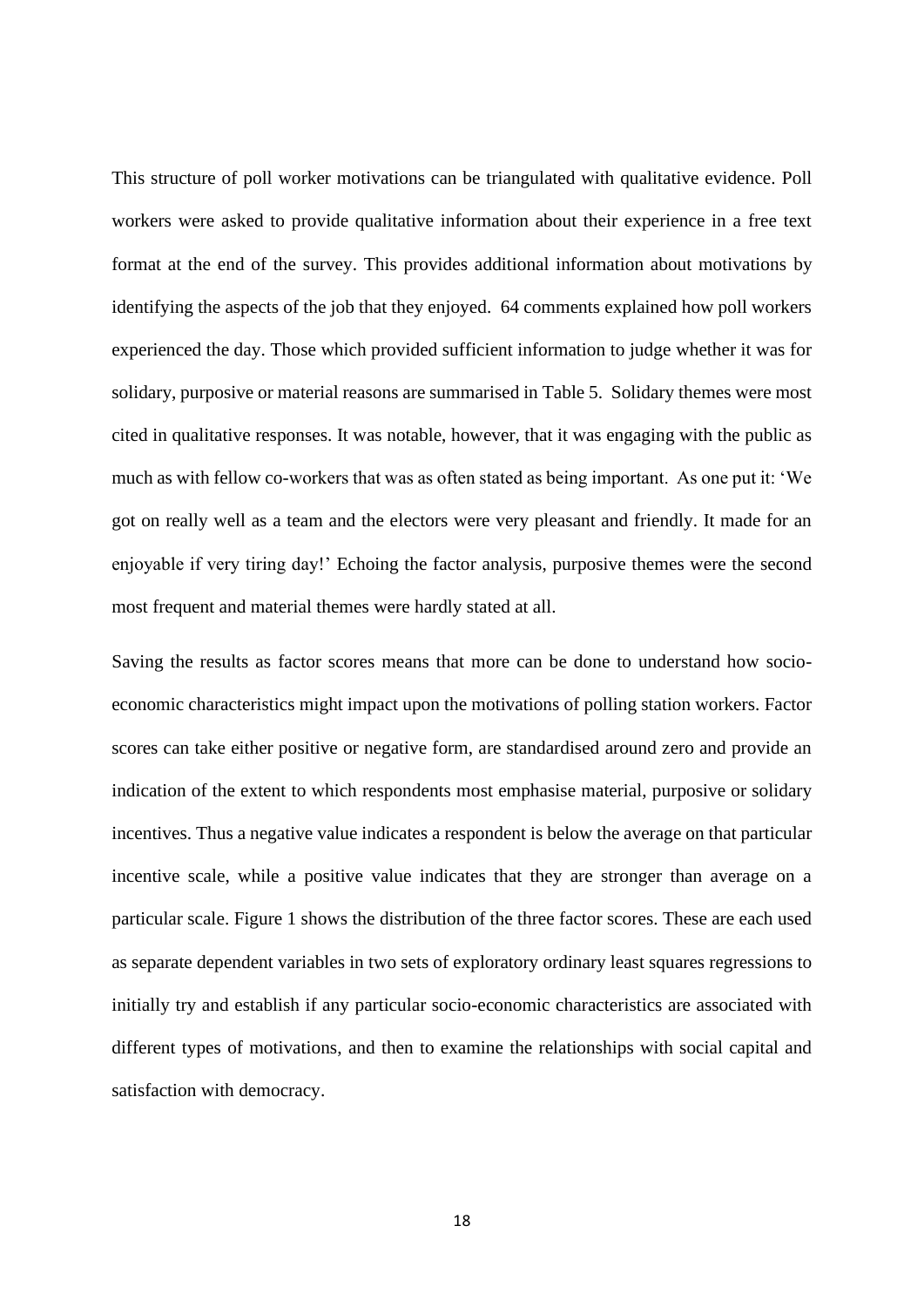(Figure 1 about here)

The independent variables utilised in the analyses revolve around the descriptive socioeconomic responses outlined in Table 1 above, albeit with some modifications. Age is entered into the models as a scale-level variable. Income and education are both effectively ordinal variables. While use of ordinal variables in regression analysis is not ideal, doing so is nonetheless widely deployed in social science research. Thus, both income and education are entered into the regressions unmodified. Respondent sex is converted to dummy variables, with male being the reference category.

(Table 6 about here)

Table 6 reports the results of the initial ordinary least squares regressions of socio-economic characteristics on each of the solidary, purposive and material factor scores.<sup>9</sup> It is important to note at the outset that the overall effects appear small, while the R² model fit for each analysis is weak. Nonetheless, the regressions are suggestive of some interesting findings. To take the solidary analysis first, age has a statistically significant  $(p<0.01)$  but weak positive relationship with solidary incentives. In other words, the older a poll worker is, the more likely they are to be motivated by solidary issues to volunteer on polling day, providing some confirmation of H1. Interestingly, education has a negative relationship with solidary incentives which is statistically significant at the  $p<01$  level, thereby confirming part of H2. This suggests that while more highly educated poll workers are less likely to have solidary motivations, those with lower level qualifications might be more motivated by solidary incentives. Contrary to H2's conceptualisation, income also has a negative relationship  $(p<0.05)$  to solidary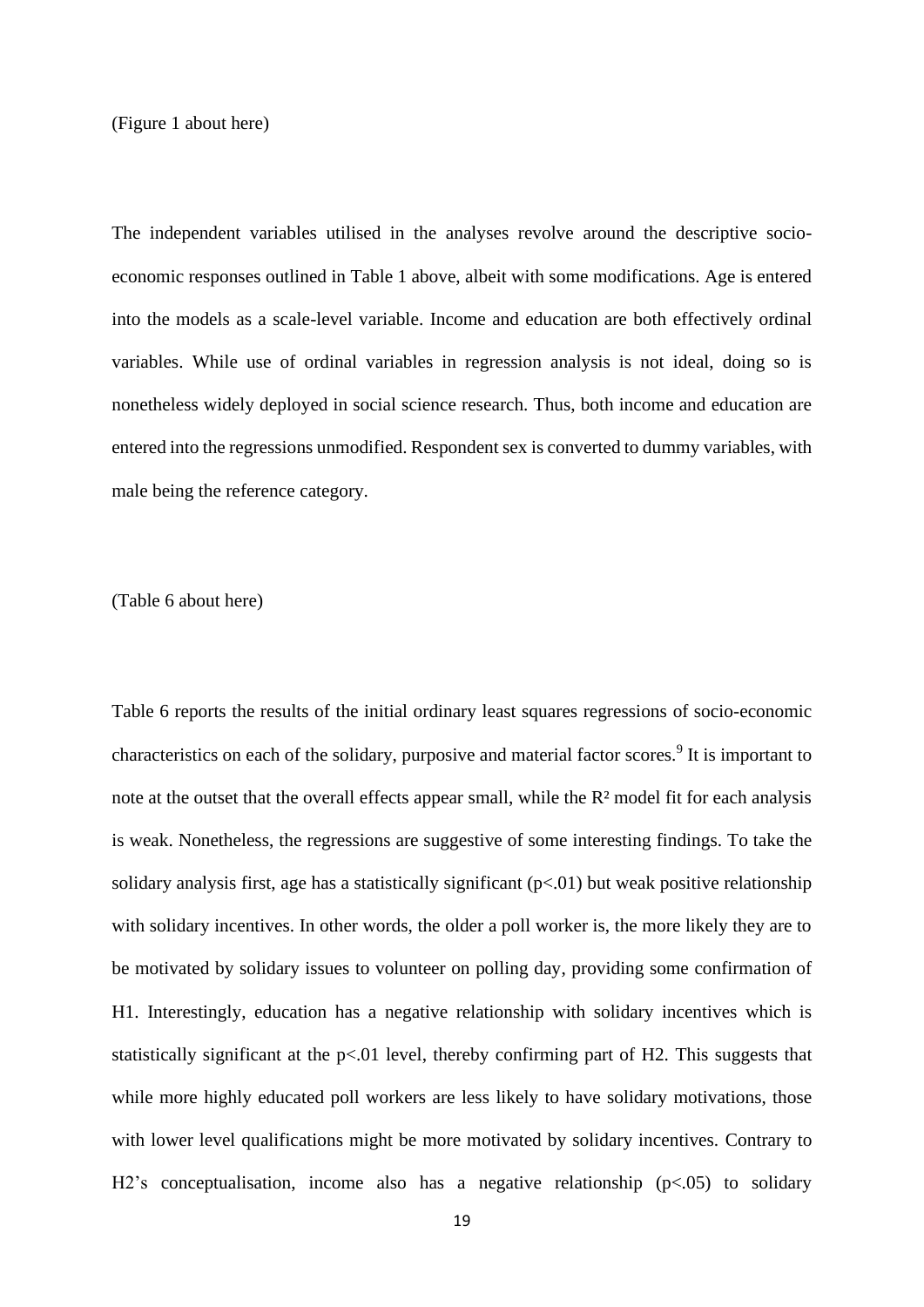motivations, meaning that poll workers that earn more were less likely to be motivated by such incentives, but that those who earn less were more likely to be motivated by solidary reasons.

With the second regression on purposive incentives, it is only income that is statistically significant  $(p<.01)$ , but in a direction contrary to H2. With the third regression on material incentives, both age and income have negative relationships with material incentives, contradicting H1 but conforming H2. With age, this suggests that older poll workers are less likely to be motivated by material incentives or stipends for working on polling day, but that younger poll workers are more likely to be so. Similarly, with income, this suggests that those who earn more are less motivated by material incentives, but that those with lower incomes are more likely to be encouraged to volunteer to become a poll worker by the stipends offered for working on polling day. This suggests that there may be a particular pool of younger, lowincome poll workers who are motivated by additional income.

(Table 7 about here)

Table 7 reports the second set of regressions on the solidary, purposive and material factor score dependent variables. In these, social capital explanations are examined using as a proxy the number of civic associations that the respondent belongs to. This was an ordinal variable with response categories of none, 1-2, 3-4, and 5 or more. Satisfaction with democracy is measured by poll workers' responses to a question asking their level of satisfaction with how British democracy works generally, as reported in table 3 above.

With solidary motivations, the age, education and income variables remain statistically significant and with the same directionality as the model looking solely at socio-economic profile. The number of civic associations that poll workers are members of has no independent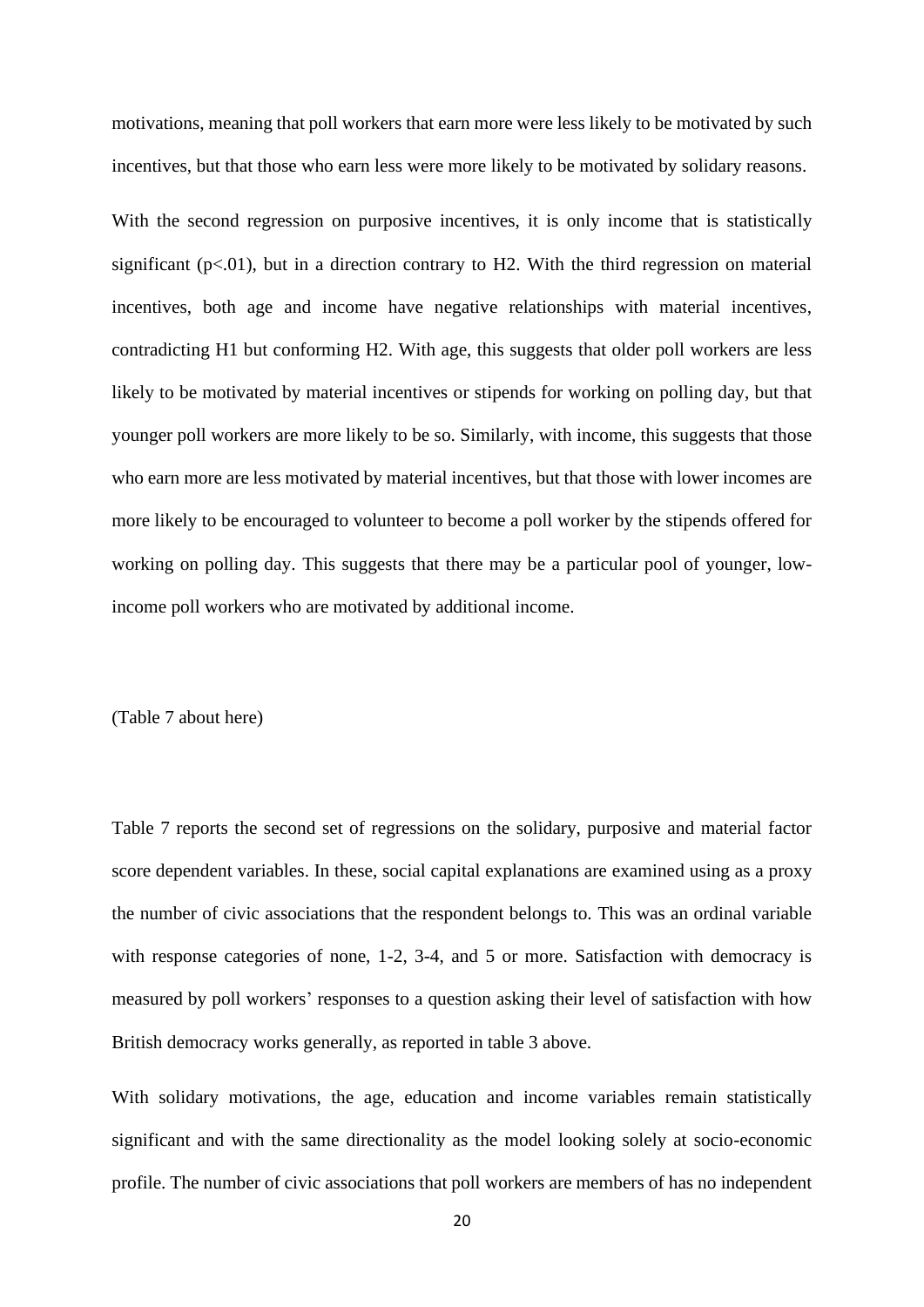and statistically significant effect, contradicting H3 on solidary motivations. However, satisfaction with British democracy shows a positive relationship with being motivated by solidary reasons. Although the relationship is not especially strong, this is nevertheless statistically significant at the p<.01 level and supports H4. In other words, the more satisfied a respondent with British democracy, the more likely they were to volunteer as a poll worker for solidary motivations.

With the second model, the negative relationship between income and volunteering for purposive reasons remains when satisfaction with democracy and social capital measures are introduced. While satisfaction with democracy has no statistically significant effect, there is a positive and statistically significant relationship  $(p<0.01)$  between the number of civic organisations a poll worker is a member of, and their placement on the purposive motivations score, confirming H3 on the purposive scale. As Putnam (2000) might have predicted, this means that among a key group of individuals volunteering to work as poll workers on election day, social capital is clearly linked to support for democracy.

Finally, the third model relating to material incentives shows little difference to the model run with just socio-economic profile. Neither social capital, nor satisfaction with democracy have an independent statistically significant effect on material incentives for working on polling day.

#### **Conclusion**

People are crucial to the successful delivery of elections. Yet, recruitment of poll workers is a serious difficulty in many jurisdictions, and ultimately for democracies. This article has provided a vital intervention into this public administration problem by putting the question of what motivates poll workers to volunteer at the forefront. Applying the stipended volunteers concept to poll workers is an original approach to the topic. Through an innovative survey of English poll workers, the findings have either challenged conventional insights, or added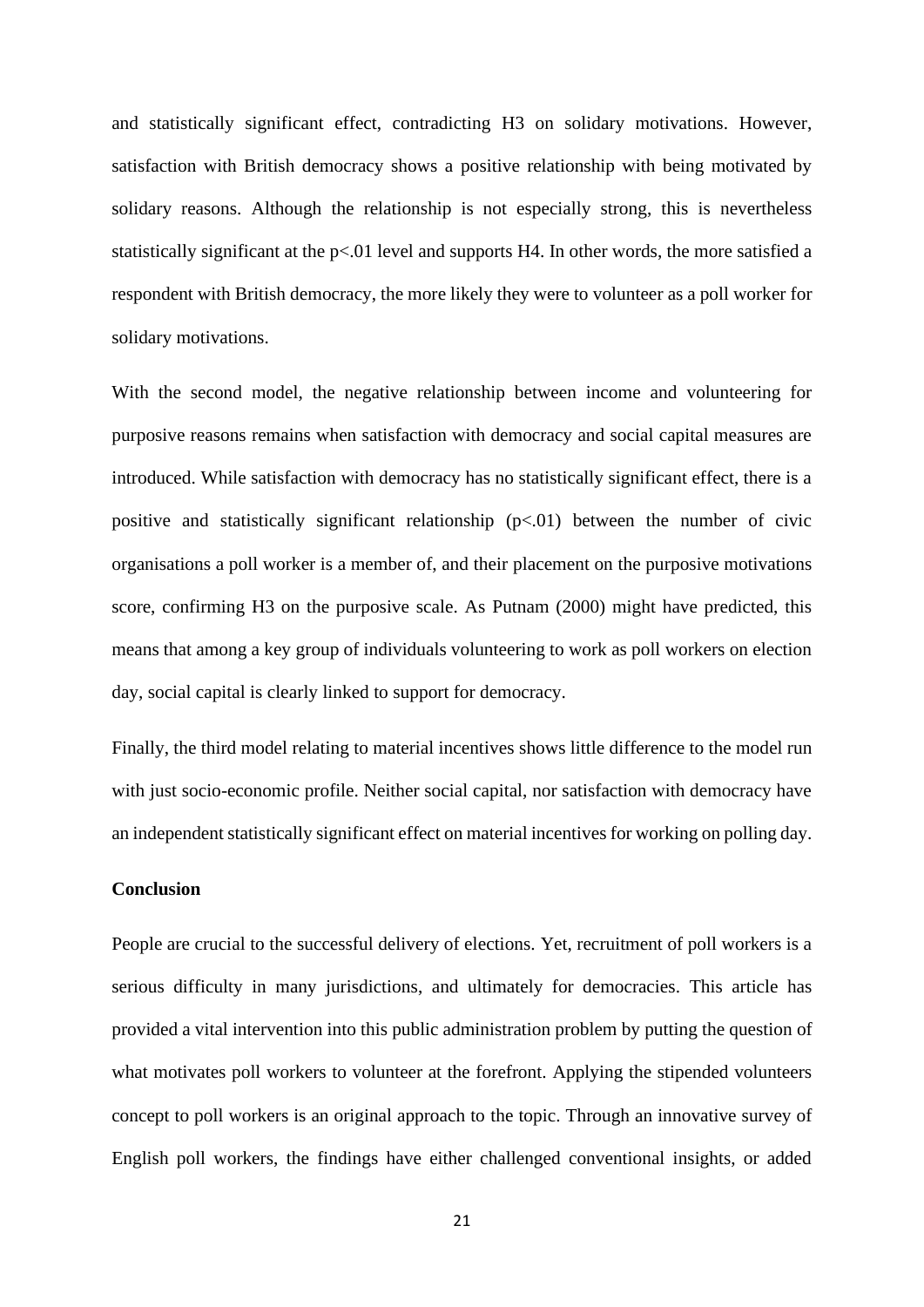important evidence to this debate to inform both academic discussions around it, and, equally importantly, inform electoral administrators' efforts to staff their polling stations.

Key findings are that, for many poll workers, the stipend they receive is an important part of what induces them to volunteer. This is contrary to most existing poll worker and stipended volunteer research to date. Motivations can also be extrinsic and intrinsic, and appear structured around solidary, purposive and material incentives. Age, education, income, and levels of both social capital and democracy satisfaction all seem to have independent impacts on the different incentive structures, even if these impacts may be limited and sometimes contrary to expectations. What does this mean in practice? This will be very interesting and useful information for all electoral administrators who employ poll workers to work on election day. It could be used to inform their appeals for volunteers to act as poll workers. While earning some extra money would most likely be one aspect of this, also emphasising the solidary and purposive benefits to certain groups may also be fruitful. A final point is noteworthy. Given that this is a single country study, in two regions of England, further research around poll worker motivations is clearly necessary both in the UK and in other jurisdictions where poll workers volunteer for service on election day.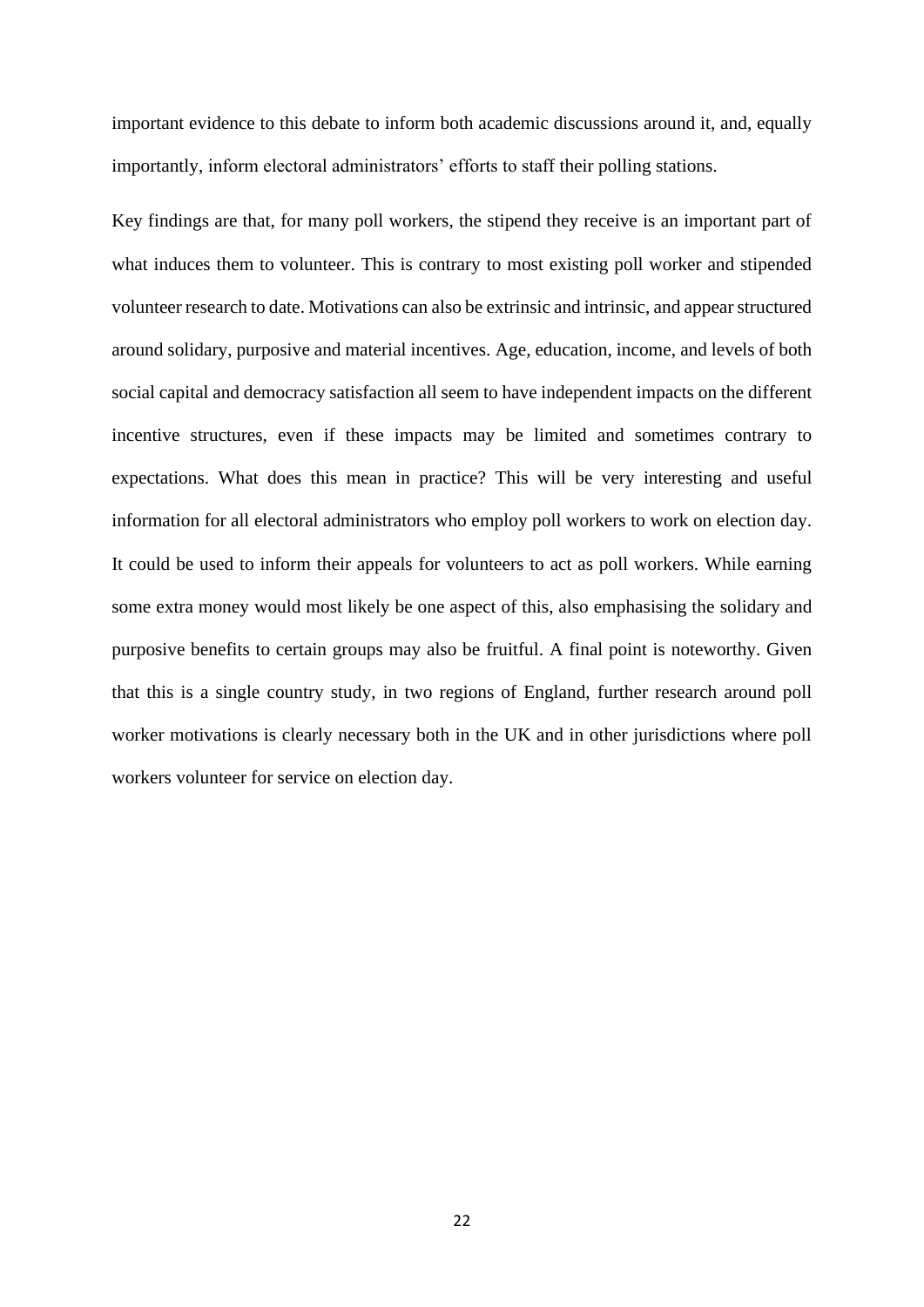#### **References**

Alvarez, R. M., L. R. Atkeson and T. E. Hall (2007). *The New Mexico election administration report: The 2006 November general election*, [http://www.saveourvotes.org/reports/2007/8-](http://www.saveourvotes.org/reports/2007/8-02nm-elections-caltech-mit.pdf) [02nm-elections-caltech-mit.pdf.](http://www.saveourvotes.org/reports/2007/8-02nm-elections-caltech-mit.pdf)

Atkeson, L. R. et al. (2014) 'Who Asks for Voter Identification? Explaining Poll-Worker Discretion', *Journal of Politics*, 76, (4), pp944-957.

Birch, S. (2011). *Electoral Malpractice*. Oxford, Oxford University Press.

Bryman, A. (2008) *Social Research Methods, 3e*, Oxford: Oxford University Press.

Burden, B. C. and Milyo, J. (2015) 'The Quantities and Qualities of Poll Workers', *Election Law Journal*, 14, (1), pp38-46.

Cantu, F. and Ley, S. (2017) 'Poll Worker Recruitment: Evidence form the Mexican Case', *Election Law Journal*, 16, (4), pp495-510.

Claassen, R. L., Magleby, D. B., Monson, J. Q., & Patterson, K. D. (2008). "At Your Service": Voter Evaluations of Poll Worker Performance. *American Politics Research*, *36*(4), 612–634.

Clark, A. (2015) 'Public Administration and the Integrity of the Electoral Process in British Elections', *Public Administration*, 93, (1), pp86-102.

Clark, A. (2017) 'Identifying the Determinants of Electoral Integrity and Administration in Advanced Democracies: The Case of Britain', *European Political Science Review* 9, (3), pp471-492.

Clark, A. and James, T.S. (2017). 'Poll Workers' in P. Norris and A. Nai (eds). *Election Watchdogs: Transparency, Accountability & Integrity*, New York: Oxford University Press.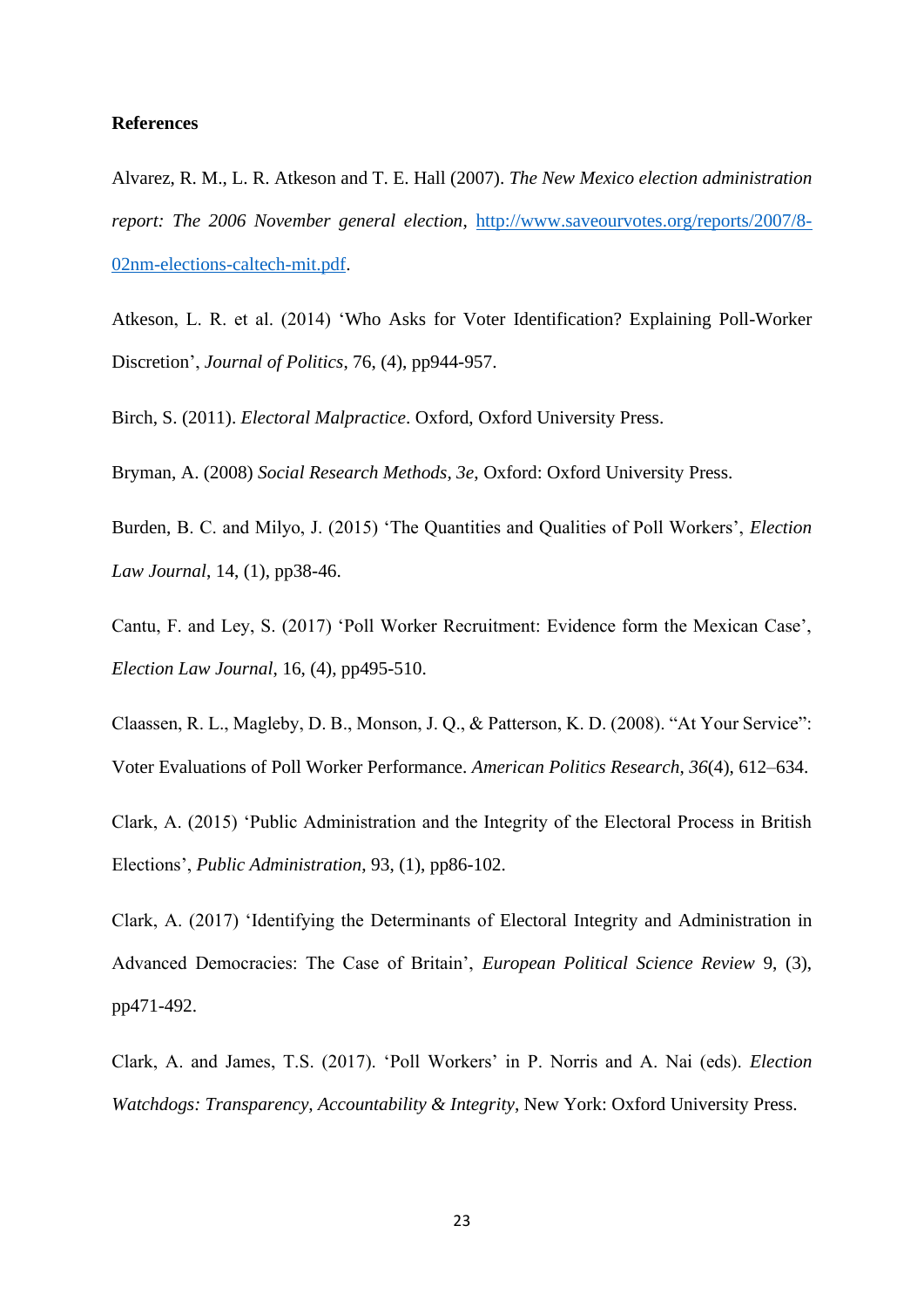Clark, P. B. and Wilson, J. Q. (1961) 'Incentive Systems: A Theory of Organizations', *Administrative Science Quarterly*, 6, (2), pp129-166.

Clary, E. G. and Snyder, M. (1999) 'The Motivations to Volunteer: Theoretical and Practical Considerations', *Current Directions in Psychological Science*, 8, (5), pp156-159.

Cobb, R. V., J. D. Greiner and K. M. Quinn (2012). "Can Voter ID Laws Be Administered in a Race-Neutral Manner? Evidence from the City of Boston in 2008." *Quarterly Journal of Political Science* 7(1): 1-33.

Electoral Commission (2016) *Analysis of Cases of Alleged Electoral Fraud in the UK in 2015*, London: Electoral Commission.

Esteve, M. and Schuster, C. (2019) *Motivating Public Employees*, Cambridge: Cambridge University Press.

Frey, B. S. and Jegen, R. (2001) 'Motivation Crowding Theory', *Journal of Economic Surveys*, 15, (5), pp589-611.

Gittens, W. (2020) 'Poll workers on Election Day: how much money are they paid?', *AS*, 1<sup>st</sup> November, [https://en.as.com/en/2020/11/01/latest\\_news/1604264658\\_781732.html](https://en.as.com/en/2020/11/01/latest_news/1604264658_781732.html) [16/11/2020].

Glaser, B. E., K. MacDonald, I. Hui and B. E. Cain (2007). 'Explaining Voting System Performance: Do Technology, Training, and Poll Worker Characteristics Matter?', Annual Meeting of the American Political Science Association.

Hall, T. E., Quin Monson, J. and Patterson, K. D. (2009) 'The Human Dimension of Elections: How Poll Workers Shape Public Confidence in Elections', *Political Research Quarterly*, 62, 3, pp507-522.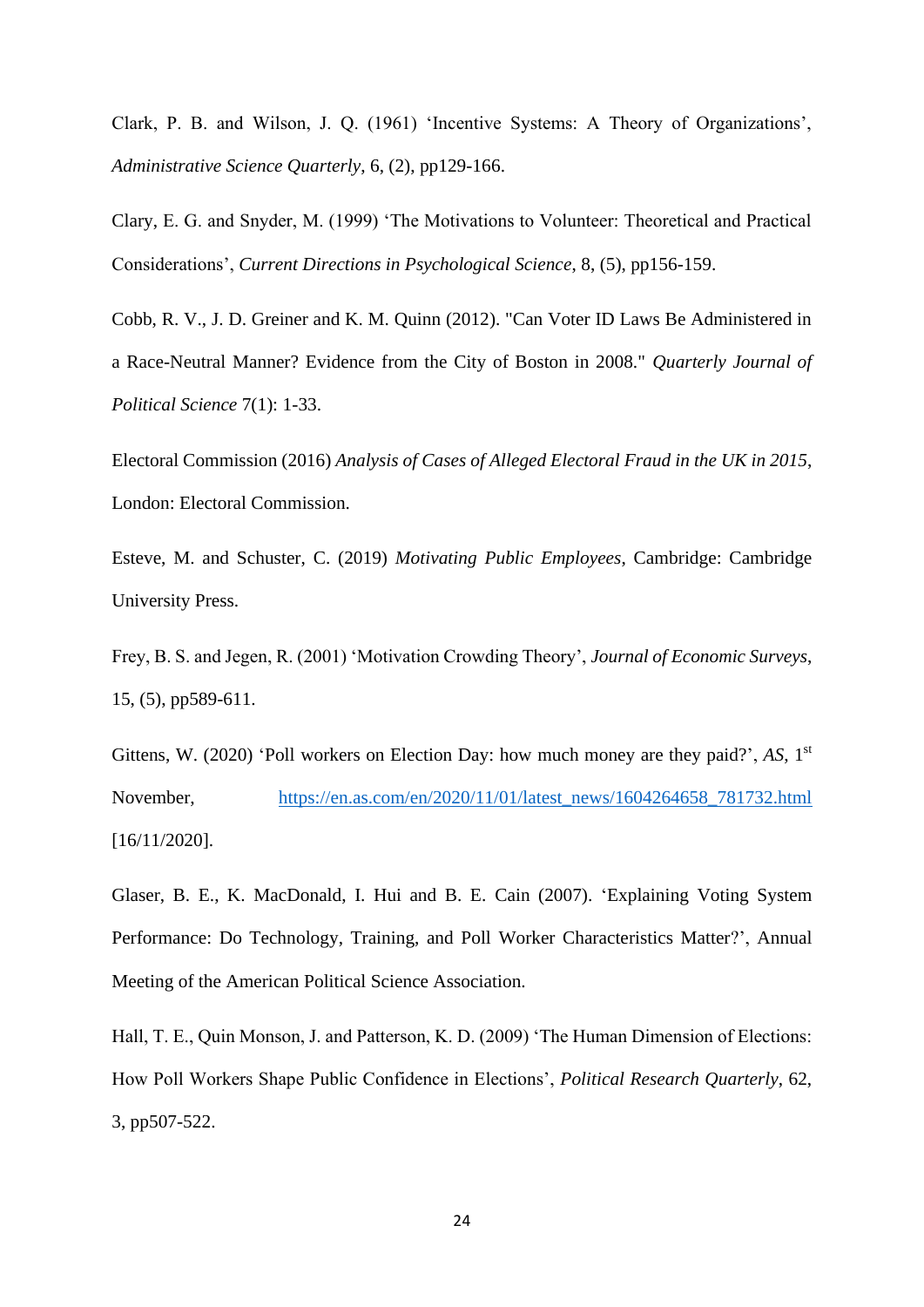Herron, E.S., Boyko, N. and Thunberg, M. E. (2016) 'Serving Two Masters: Professionalization versus Corruption in Ukraine's Election Administration', *Governance*, doi:10.1111/gove.12247.

Hostetter, J. D. (2020) 'Portable Poll Workers: Eliminating Precinct Requirements in U.S. Elections', *Election Law Journal*, 19, (3), pp392-401.

Hyde, S. D. and N. Marinov (2012). 'Which Elections Can Be Lost?' *Political Analysis* 20(2): 191-210.

James, T. S. (2012). *Elite Statecraft and Election Administration: Bending the Rules of the Game*. Basingstoke, Palgrave Macmillan.

James, T. S. (2020) *Comparative Electoral Management: Performance, Networks and Instruments*. London and New York, Routledge.

James TS, Garnett HA, Loeber L, van Ham C. (2019) 'Electoral management and the organisational determinants of electoral integrity', *International Political Science Review*. 40, (3), pp.295-312.

Kimball, D. C., Baybeck, B., Gross, C., and Weidlocher, L. (2009) 'Poll Workers and Election Administration: The View from Local Election Officials', [http://www.umsl.edu/~kimballd/dk\\_bb\\_June09.pdf](http://www.umsl.edu/~kimballd/dk_bb_June09.pdf) [18/2/2020].

King, B. A. and Barnes, A. (2019) 'Descriptive Representation in Election Administration: Poll Workers and Voter Confidence', *Election Law Journal*, 18, (1), pp16-30.

Lehoucq, F. (2003) 'Electoral fraud: Causes, types, and consequences', *Annual review of political science*, *6* (1), 233-256.

Lipsky, M. (2000). *Street-level bureaucracy: dilemmas of the individual in public services*. Russell Sage Foundation, New York.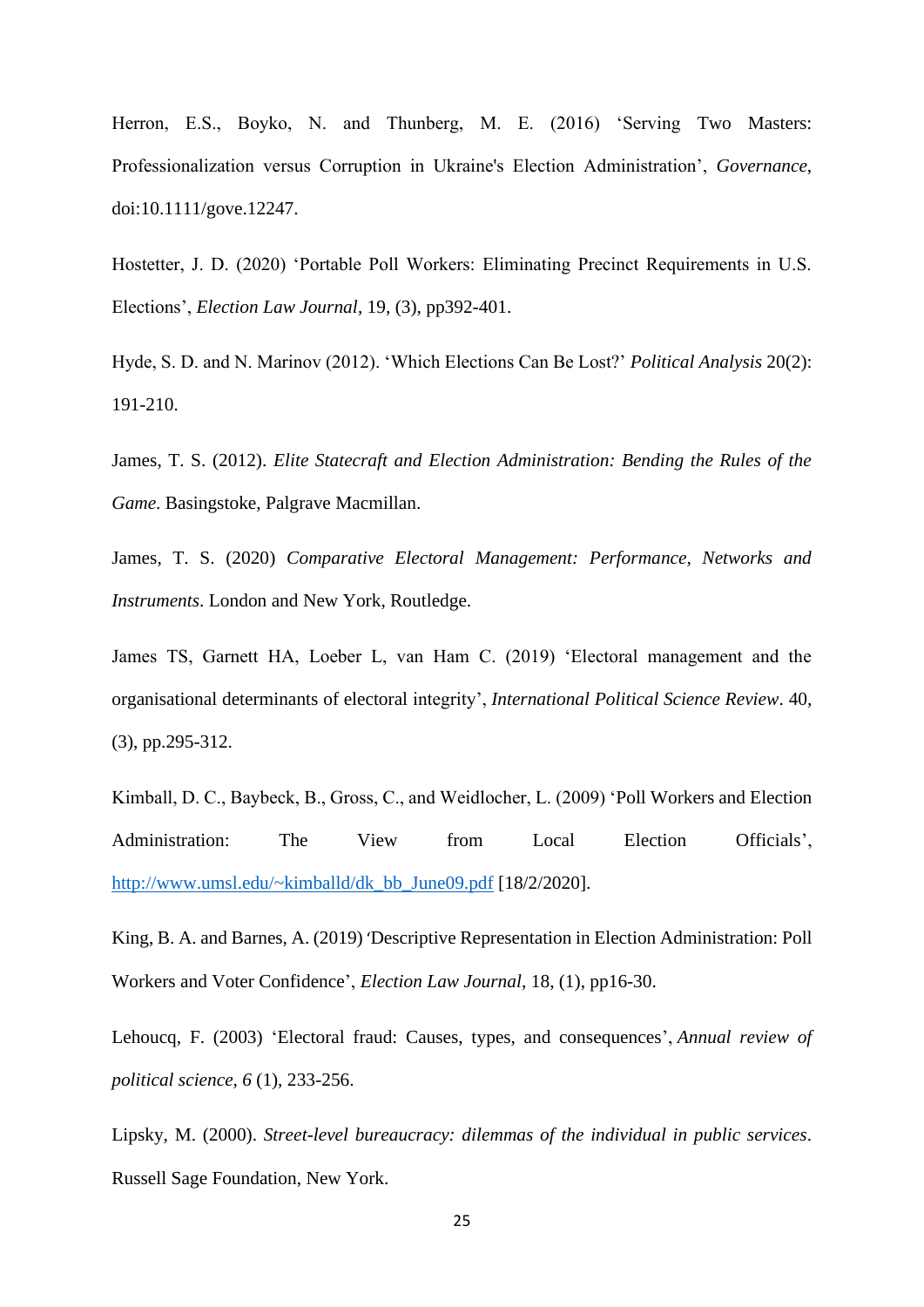McAuliffe, E. W. (2008). *The Unexamined Element of Election Administration: Why Citizens Choose to Serve as Poll Workers on Election Day*, Florida State University.

McBride, A. M., Gonzales, E., Morrow-Howell, N., and McCrary, S. (2011) 'Stipends in Volunteer Civic Service: Inclusion, Retention, and Volunteer Benefits', *Public Administration Review*, 71, (6), pp850-858.

Merivaki, T. (2020) 'Poll workers on Election Day will be younger – and probably more diverse – due to COVID-19', *The Conversation*, 17<sup>th</sup> Sept. [https://theconversation.com/poll](https://theconversation.com/poll-workers-on-election-day-will-be-younger-and-probably-more-diverse-due-to-covid-19-145991)[workers-on-election-day-will-be-younger-and-probably-more-diverse-due-to-covid-19-](https://theconversation.com/poll-workers-on-election-day-will-be-younger-and-probably-more-diverse-due-to-covid-19-145991) [145991](https://theconversation.com/poll-workers-on-election-day-will-be-younger-and-probably-more-diverse-due-to-covid-19-145991) [16/11/20].

Mesch, D. J., Tschirhart, M., Perry, J. L., & Lee, G. (1998). 'Altruists or egoists? Retention in stipended service'. *Nonprofit Management and Leadership*, 9 (1), 3-22.

Mockabee, S. T., J. Q. Monson and K. D. Patterson (2009). *Study of Poll Worker Training in Butler and Delaware Counties, Ohio for the March 4, 2008 presidential primary Election and in Bexar and Travis Counties, Texas for the November 4, 2008 General Election*. Center for the Study of Elections and Democracy.

Norris, P. (2015). *Why Elections Fail*. New York, Cambridge University Press.

OSCE/ODIHR (2008) *Italy Parliamentary Elections 13-14 April 2008: OSCE/ODIHR Election Assessment Mission Report*, Warsaw: OSCE.

OSCE/ODIHR (2015) *Canada Parliamentary Elections 19 October 2015: OSCE/ODIHR Needs Assessment Mission Report 19-22 May 2015*, Warsaw: OSCE.

OSCE/ODIHR (2016a) *United States of America General Elections 8 November 2016: Needs Assessment Mission Report*, Warsaw: OSCE.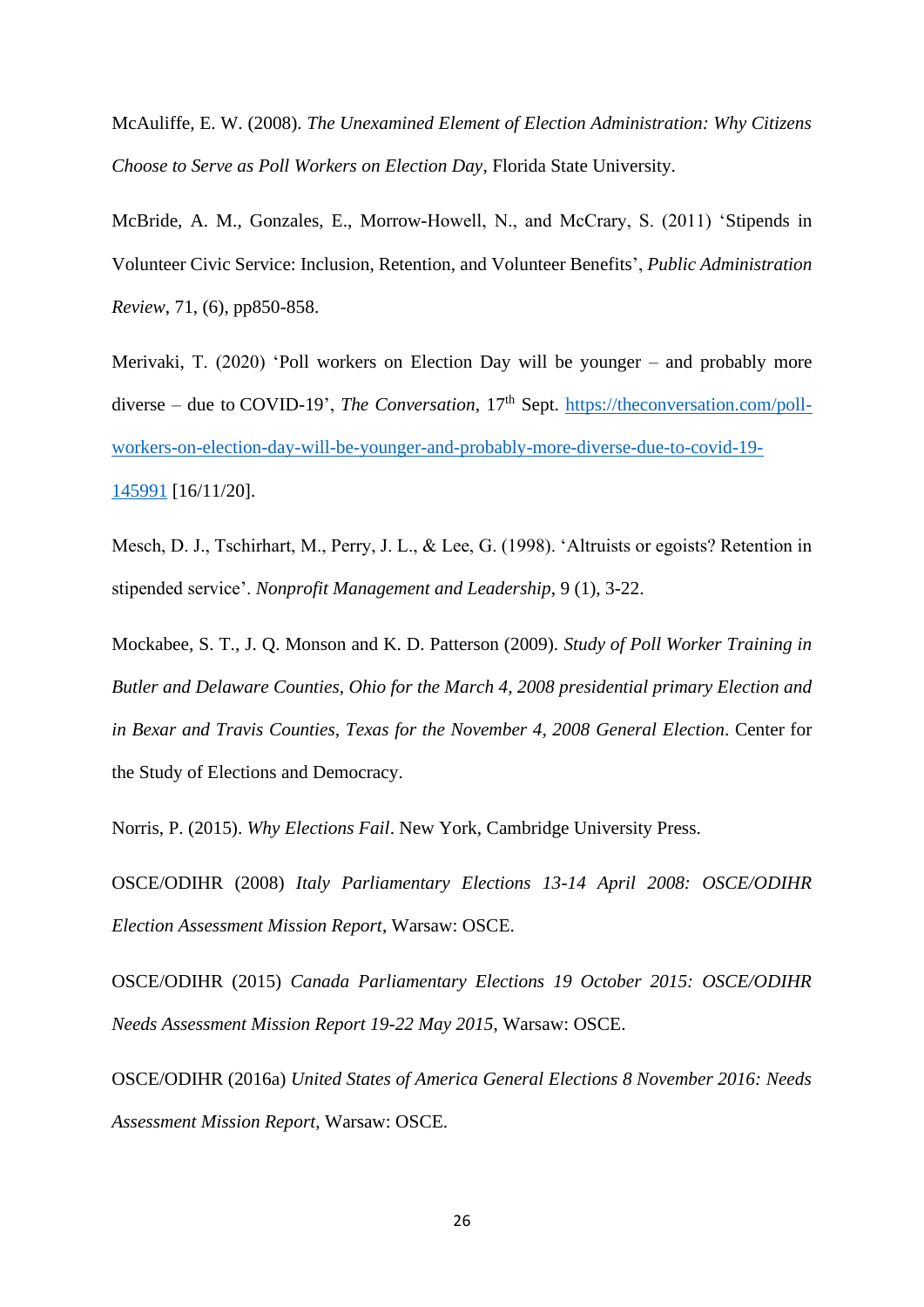Putnam, R. D. (2000) *Bowling Alone: The Collapse and Revival of American Community*, New York: Simon and Schuster.

Sabatier, P. A. (1986) 'Top-Down and Bottom-Up Approaches to Implementation Research: a Critical Analysis and Suggested Synthesis', *Journal of Public Policy* 6 (01): 21-48.

Stadelmann-Steffen, I. and Freitag, M. (2011) 'Making Civil Society Work: Models of Democracy and Their Impact on Civic Engagement', *Nonprofit and Voluntary Sector Quarterly*, 40, (3), pp526-551.

Stewart, J. (2006) 'A Banana Republic? The Investigation into Electoral Fraud by the Birmingham Election Court', *Parliamentary Affairs*, 59, (4), pp654–667.

Tschirhart, M. (1998) 'Understanding the Older Stipended Volunteer: Age-Related Differences among AmeriCorpsMembers', *Public Productivity & Management Review*, 22, (1), pp35-48.

Tschirhart, M., Mesch, D. J., Perry, J. L., Miller, T. K., & Lee, G. (2001). 'Stipended volunteers: Their goals, experiences, satisfaction, and likelihood of future service'. *Nonprofit and Voluntary Sector Quarterly*, 30(3), 422-443.

U.S. Electoral Assistance Commission (2020) *[Compendium](https://newcastle-my.sharepoint.com/personal/nac66_newcastle_ac_uk/Documents/PPA%20Poll%20Worker%20Motivations/PPA%20Resubmission/Compendium) of State Poll Worker Requirements, US EAC: Washington D.C.*

Weske, U. and Schott, C., (2018) 'What motivates different groups of public employees working for Dutch municipalities? Combining autonomous and controlled types of motivation' *Review of Public Personnel Administration*, 38 (4), pp.415-430.

Wilson, J. (2000) 'Volunteering', *Annual Review of Sociology*, 26, (1), pp215-240.

Wimpy, C. (2018) 'Poll Workers and the Potential Population', Paper Presented to the American Political Science Association Conference, Boston, September.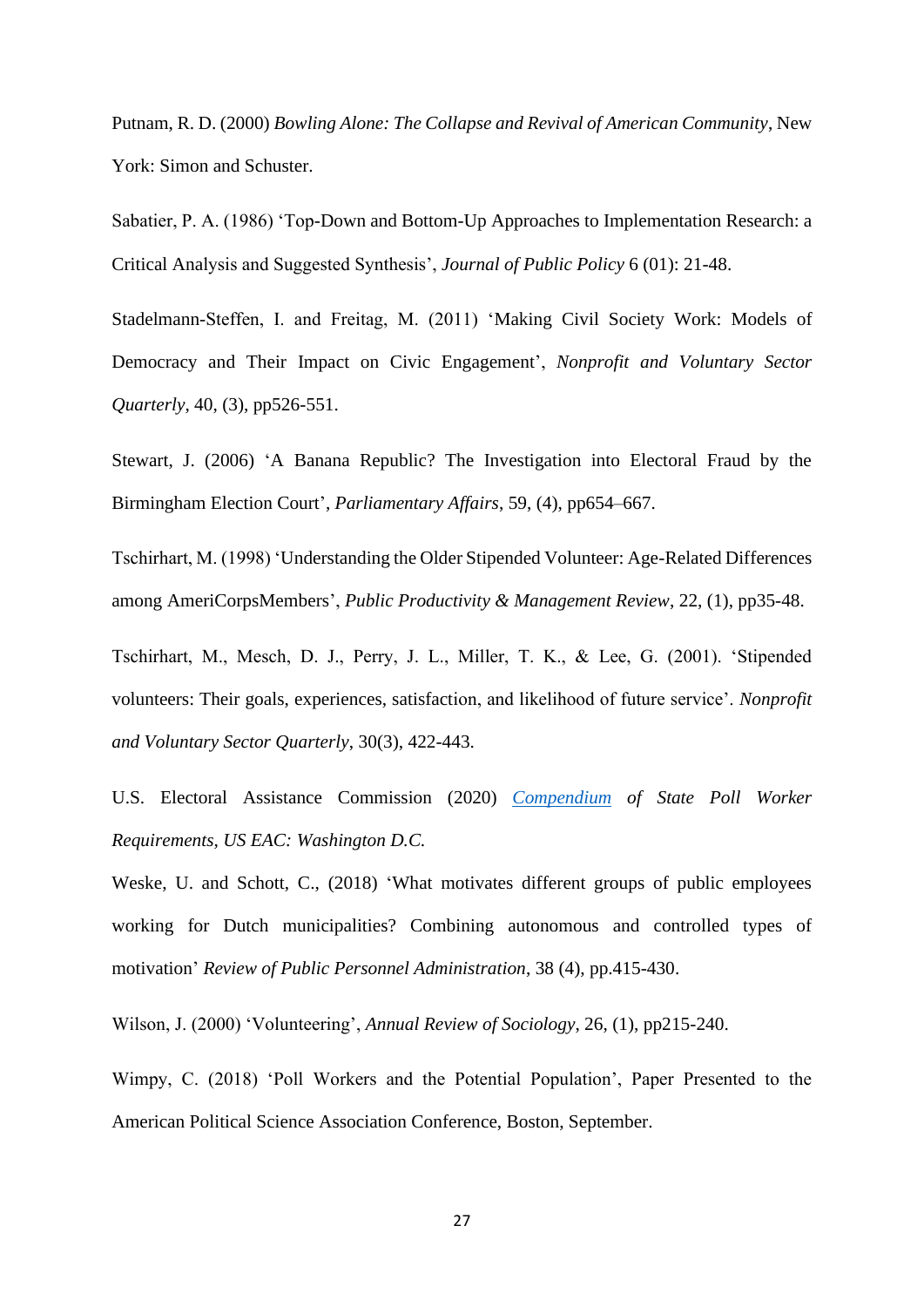Table 1: Socio-economic status of Poll Workers

|                          |                            | $\%$    | $\mathbf N$ |
|--------------------------|----------------------------|---------|-------------|
| <b>Sex</b>               | Male                       | 36.8    | 1287        |
|                          | Female                     | 63.2    |             |
| Education                | None                       | 4.0     | 1283        |
|                          | O Levels or equivalent     | 20.6    |             |
|                          | A Levels or equivalent     | 12.6    |             |
|                          | Education<br>Higher        | 23.5    |             |
|                          | below Degree Level         |         |             |
|                          | <b>UG</b> Degree           | 23.6    |             |
|                          | PG Degree                  | 10.4    |             |
|                          | Other                      | 5.4     |             |
| <b>Employment Status</b> | Employee                   | 61.3    | 1284        |
|                          | Self-employed              | 4.5     |             |
|                          | Employer                   | $0.8\,$ |             |
|                          | Unemployed                 | 0.8     |             |
|                          | Retired                    | 30.5    |             |
|                          | Looking after home         | 1.6     |             |
|                          | <b>Full Time Education</b> | 0.5     |             |
| Occupation               | Professional/Technical     | 17.2    | 1098        |
|                          | Manager/Administrator      | 42.6    |             |
|                          | Clerical                   | 18.0    |             |
|                          | <b>Sales</b>               | $3.6\,$ |             |
|                          | Foreman                    | $0.2\,$ |             |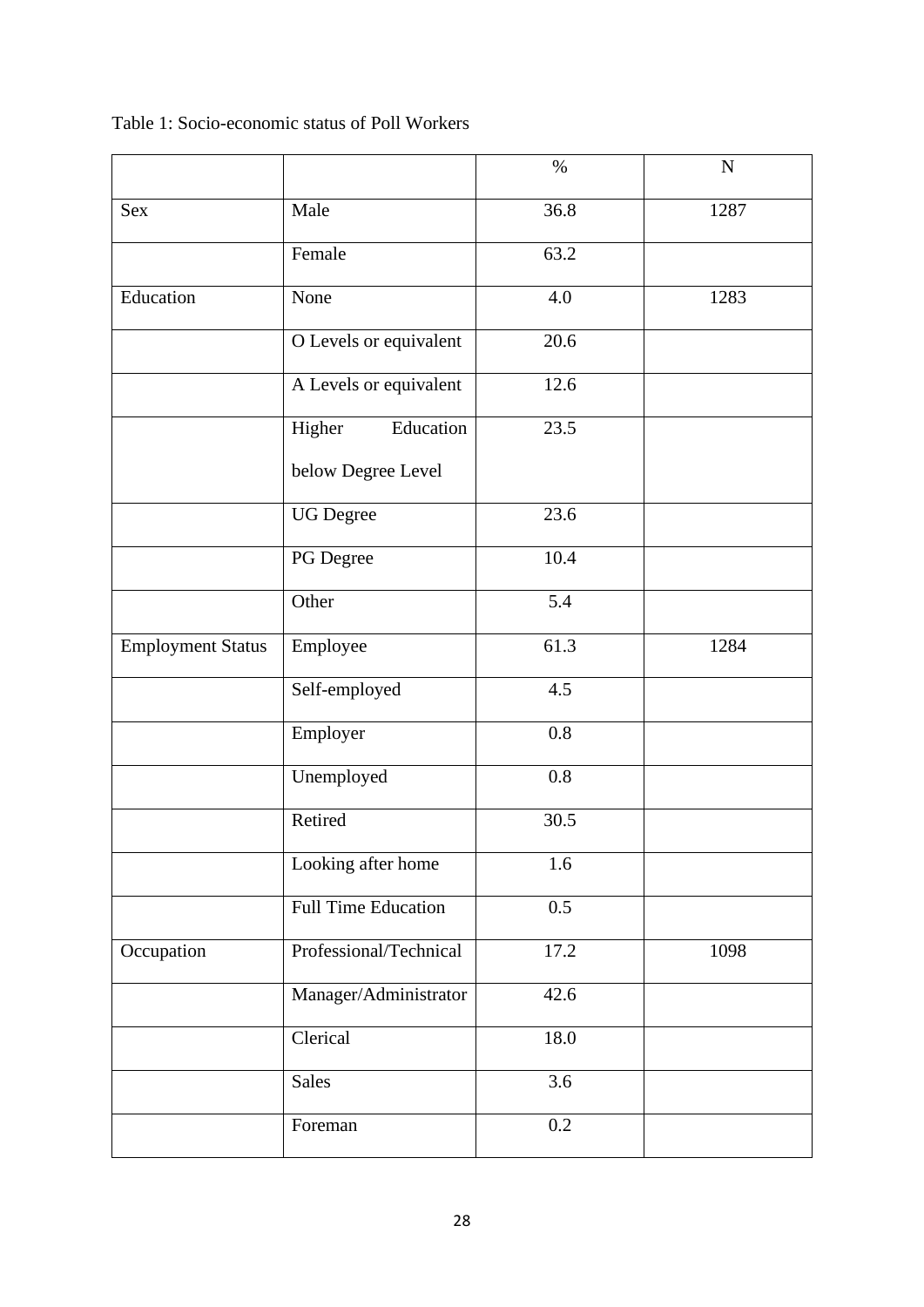|               | Skilled manual         | 1.2  |      |
|---------------|------------------------|------|------|
|               | Semi-skilled/unskilled | 3.0  |      |
|               | Other                  | 14.1 |      |
| Ethnicity     | White British          | 97.4 | 1288 |
|               | Other                  | 2.6  |      |
| Annual Income | $<$ £5,000             | 4.5  | 1201 |
|               | £5,000-£9,999          | 10.5 |      |
|               | £10,000-£19,999        | 32.1 |      |
|               | £20,000-£29,999        | 31.6 |      |
|               | £30,000-£39,999        | 15.4 |      |
|               | > £40,000              | 6.0  |      |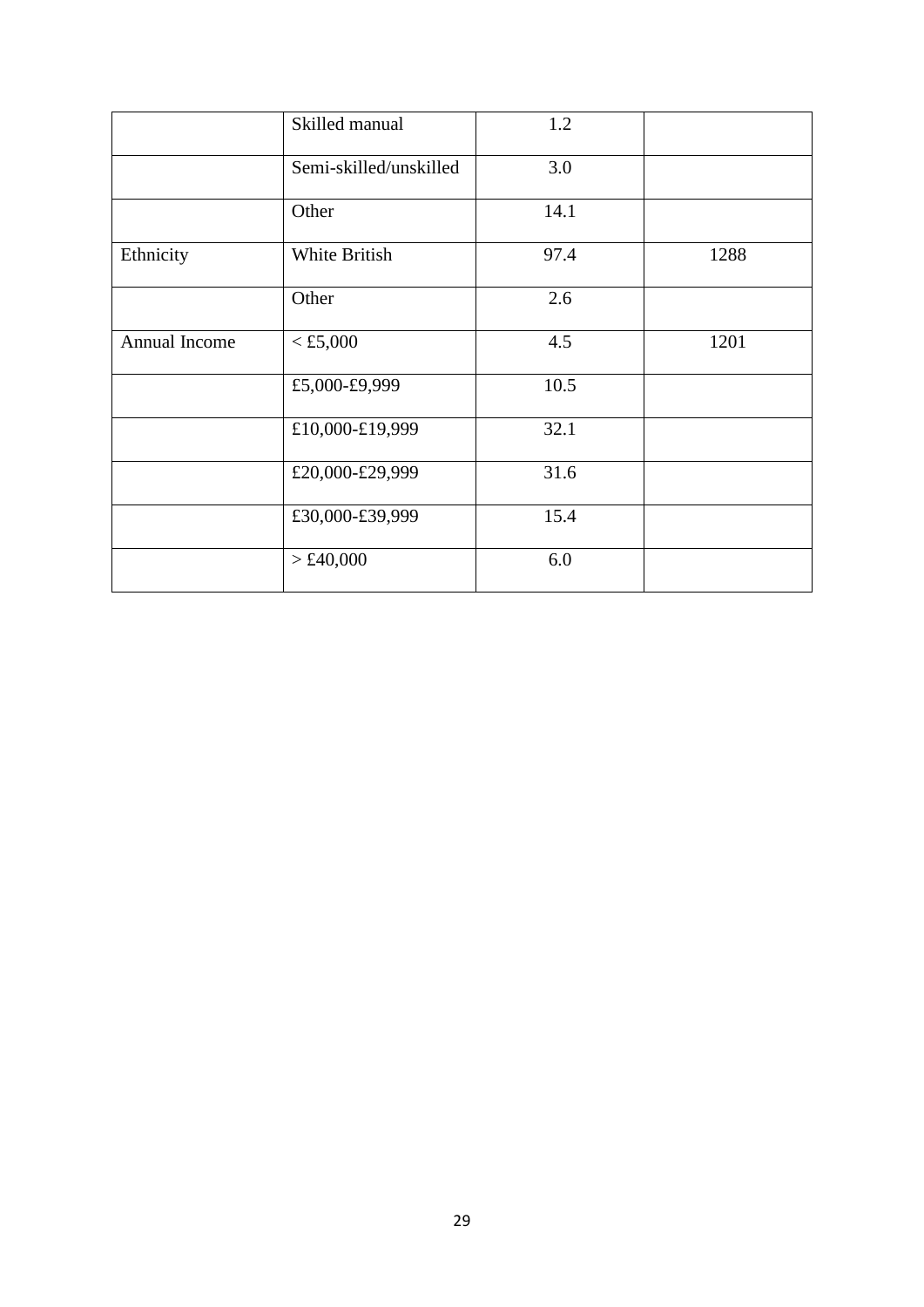|                           | Not at all | Not very  | Somewhat  | Very      | $\mathbf N$ |
|---------------------------|------------|-----------|-----------|-----------|-------------|
|                           | important  | important | important | important |             |
| Wanted to experience      | 14.4       | 23.5      | 47.2      | 14.8      | 1275        |
| democratic process        |            |           |           |           |             |
| To learn more about       | 24.3       | 38.2      | 31.0      | 6.5       | 1263        |
| politics & government     |            |           |           |           |             |
| Asked by someone in       | 73.9       | 14.4      | 9.3       | 2.4       | 1206        |
| local group               |            |           |           |           |             |
| To be with people who     | 52.6       | 27.0      | 18.0      | 2.4       | 1228        |
| share my ideals           |            |           |           |           |             |
| Duty as a citizen         | 25.3       | 22.2      | 41.2      | 11.3      | 1255        |
|                           |            |           |           |           |             |
| I'm the kind of person    | 16.6       | 17.3      | 47.5      | 18.6      | 1256        |
| who does my share         |            |           |           |           |             |
| Wanted to make some       | 2.7        | 7.8       | 40.4      | 49.1      | 1289        |
| extra money               |            |           |           |           |             |
| Receive recognition       | 37.8       | 32.7      | 24.3      | 5.2       | 1243        |
|                           |            |           |           |           |             |
| Can be with friends &     | 33.0       | 28.5      | 30.7      | 7.9       | 1246        |
| like-minded people        |            |           |           |           |             |
| Different to usual day at | 17.0       | 16.8      | 48.3      | 17.8      | 1261        |
| work                      |            |           |           |           |             |

Table 2: Reasons for working on polling day (%)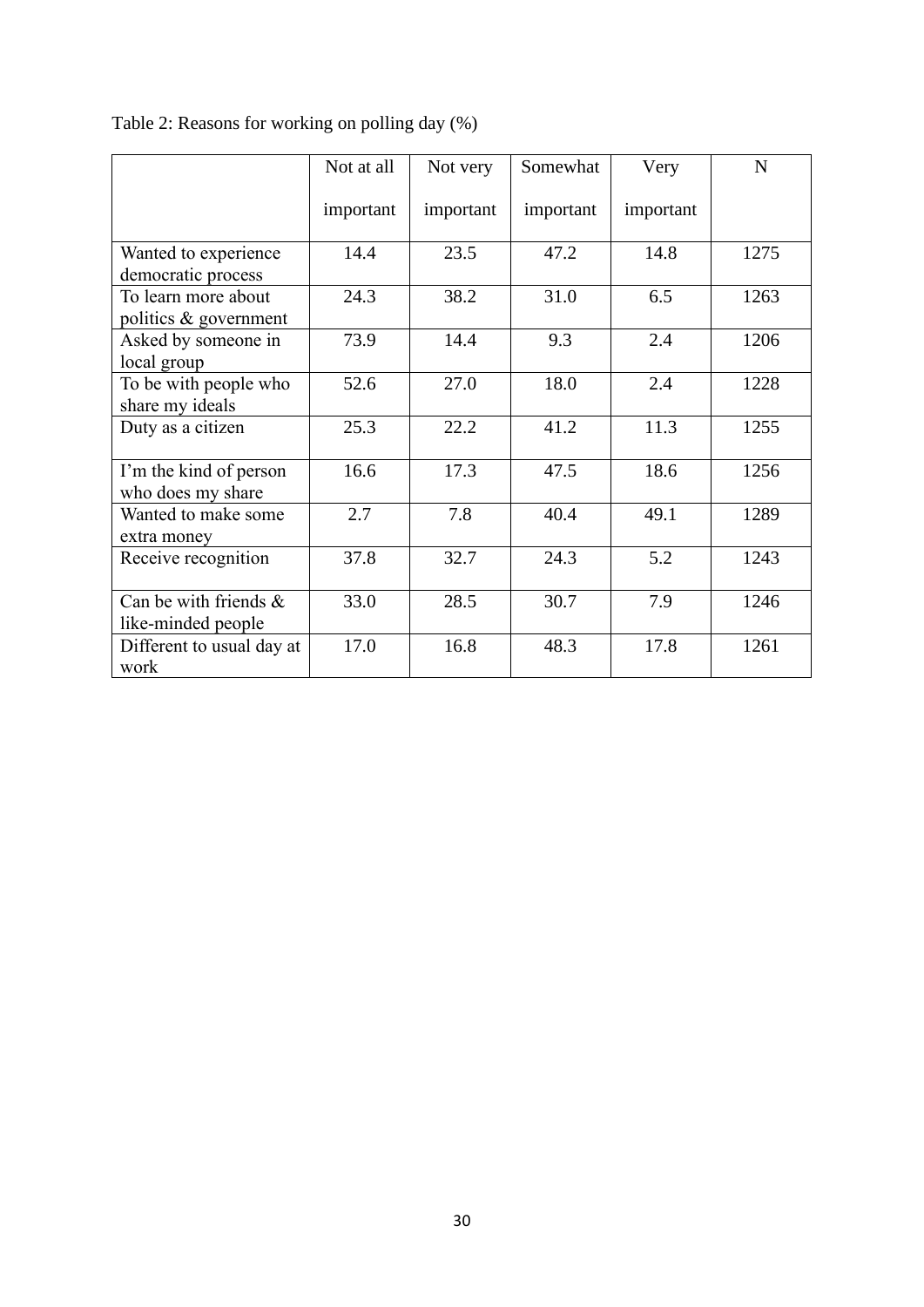# Table 3: Satisfaction with Democracy (%)

|                         | Very        | Dissatisfie | Neither | Satisfied | Very      | $\mathbf N$ |
|-------------------------|-------------|-------------|---------|-----------|-----------|-------------|
|                         | dissatisfie | d           |         |           | Satisfied |             |
|                         | d           |             |         |           |           |             |
| How British democracy   | 3.7         | 19.9        | 28.1    | 43.7      | 4.7       | 1286        |
| works generally         |             |             |         |           |           |             |
| electoral<br>How<br>the | 0.9         | 4.1         | 11.7    | 61.0      | 22.4      | 1286        |
| works<br>process<br>on  |             |             |         |           |           |             |
| polling day             |             |             |         |           |           |             |
| Level of information    | 2.5         | 15.3        | 27.4    | 47.9      | 6.9       | 1285        |
| about<br>people<br>have |             |             |         |           |           |             |
| electoral process       |             |             |         |           |           |             |
| Changes<br>how<br>to    | 1.6         | 11.9        | 40.9    | 40.7      | 4.9       | 1275        |
| electoral process works |             |             |         |           |           |             |

# Table 4: Principal components analysis of reasons for working on polling day

|                                           | Solidary | Purposive | Material |
|-------------------------------------------|----------|-----------|----------|
| I wanted to experience the democratic     |          | .858      |          |
| process                                   |          |           |          |
| I wanted to learn more about politics and |          | .805      |          |
| government                                |          |           |          |
| I was asked by someone in a local group I | .734     |           |          |
| attend                                    |          |           |          |
| I like to be with people who share my     | .733     |           |          |
| ideals                                    |          |           |          |
| I think it is my duty as a citizen        | .445     | .606      |          |
| I am the kind of person who does my share | .512     | .561      |          |
| I wanted to make some extra money         |          |           | .794     |
| I received recognition from people I      | .611     |           |          |
| respect                                   |          |           |          |
| I can be with friends and like-minded     | .667     |           |          |
| people                                    |          |           |          |
| It was different to the usual day at work |          |           | .629     |
| Eigenvalues                               | 3.594    | 1.495     | 1.001    |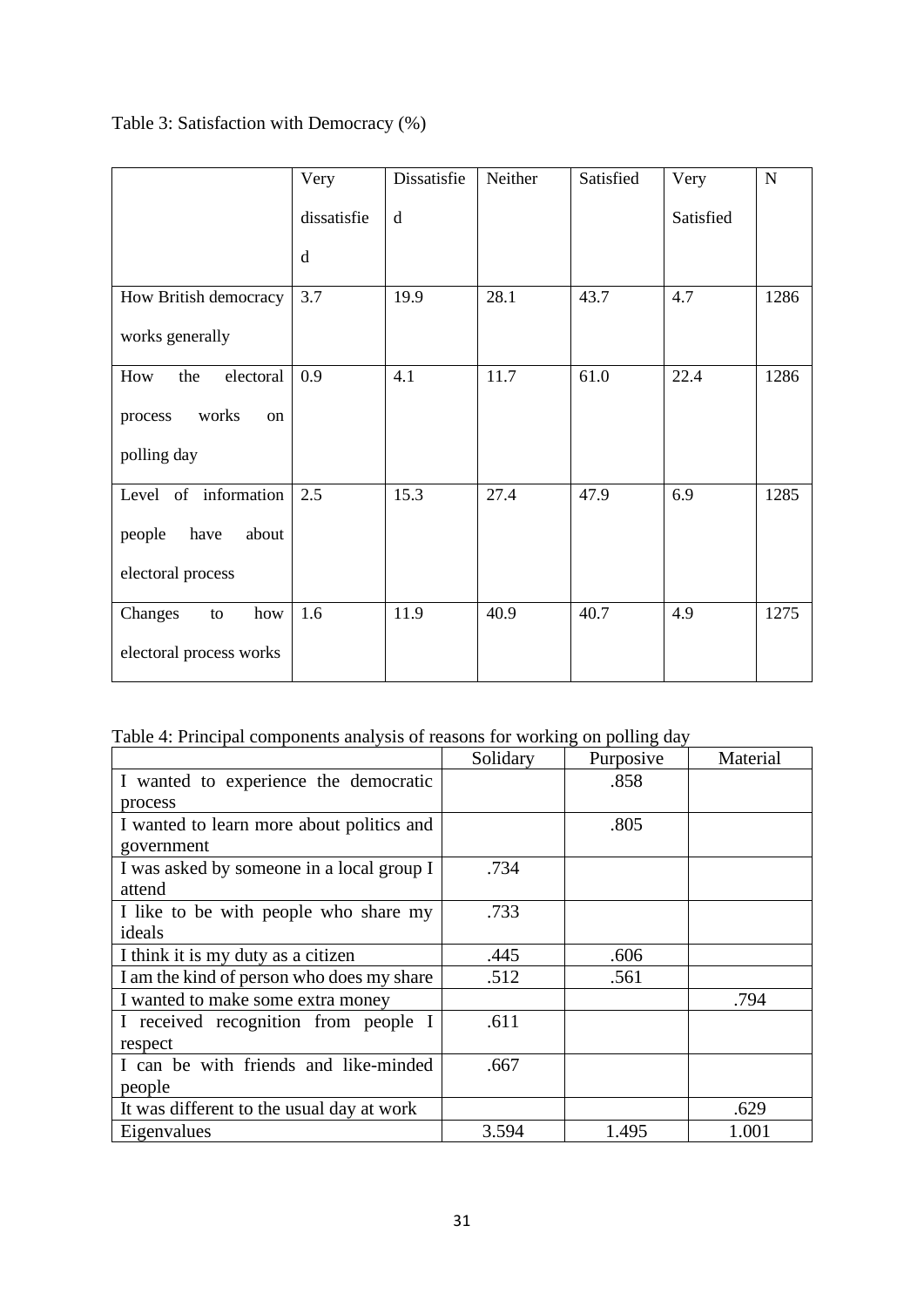Table 5: Free-text comments

| Theme     | Number<br>comments | Example quote<br>οf                                                                                                                                                                                                                |
|-----------|--------------------|------------------------------------------------------------------------------------------------------------------------------------------------------------------------------------------------------------------------------------|
| Solidary  | 28                 | My husband and I work at our local<br>polling station in the village hall, we know<br>most of the attendees. Comments from<br>voters 'It is nice to see people we know in<br>charge.' I obey my husband implicitly on<br>that day! |
|           |                    | 'All part of life's rich pageant - only 170<br>voters in this area so quite a long day - but<br>worth it'                                                                                                                          |
| Purposive | 16                 | Excellent experience and I was happy to<br>assist many first-time voters.                                                                                                                                                          |
| Material  | $\overline{2}$     | Enjoyed the day very much. The polling<br>station was busy so always something to<br>do. Made a real change from my day job<br>and the extra cash can go towards my<br>holiday!                                                    |

Figure1: Distribution of Factor Scores

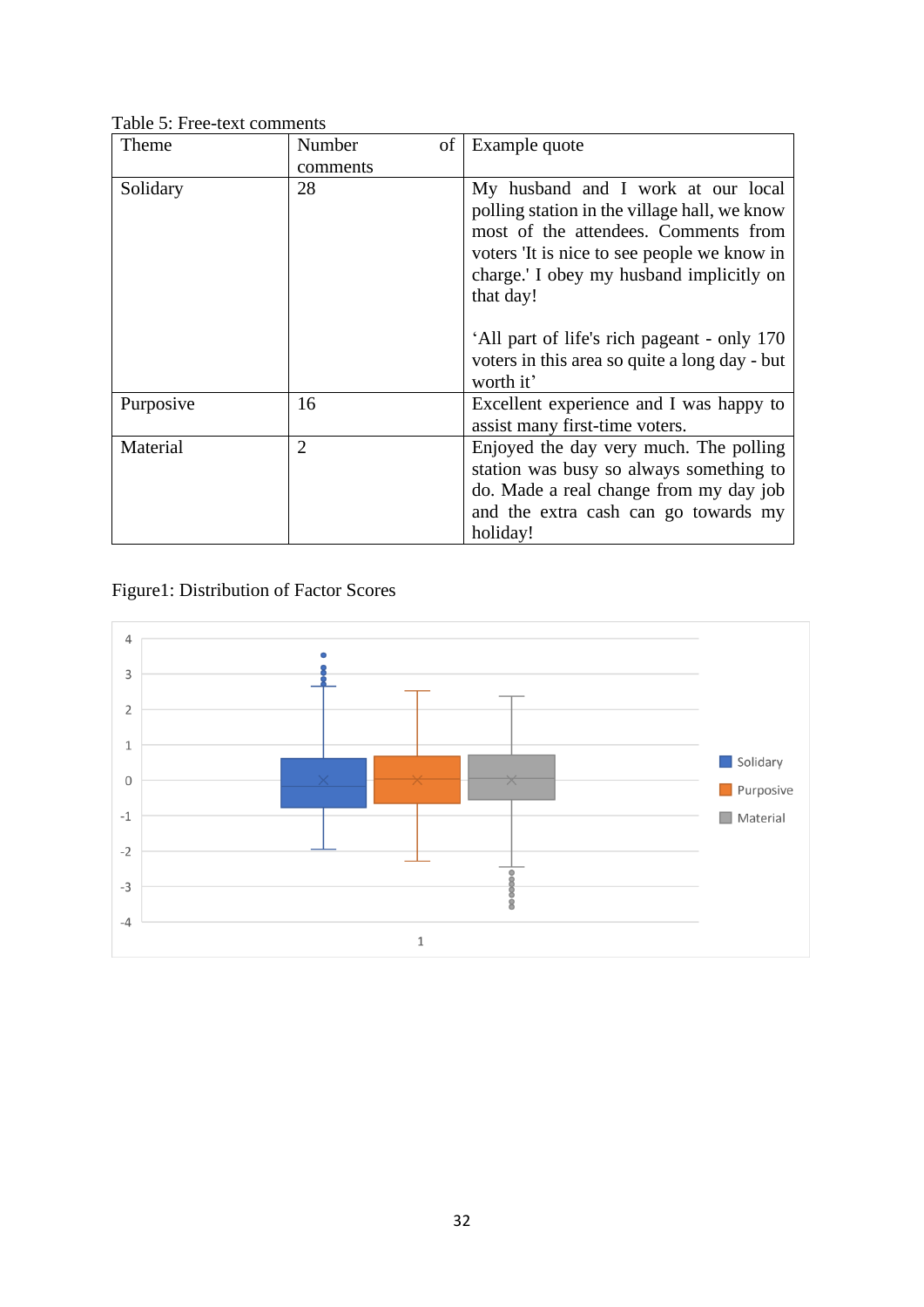|             |           | Solidary | Purposive |      | Material  |      |
|-------------|-----------|----------|-----------|------|-----------|------|
|             | B         | (SE)     | B         | (SE) | B         | (SE) |
| Constant    | .088      | .209     | .039      | .212 | $1.450**$ | .204 |
| Age         | $.007**$  | .002     | .002      | .002 | $-.023**$ | .002 |
| Sex F       | .061      | .068     | .095      | .069 | .094      | .066 |
| Education   | $-.070**$ | .022     | .028      | .022 | $-.019$   | .021 |
| Income      | $-.067*$  | .029     | $-.084**$ | .030 | $-.066*$  | .028 |
| $R^2$       | .042      |          | .014      |      | .104      |      |
| $\mathbf N$ | 1014      |          | 1014      |      | 1014      |      |

Table 6: OLS Regressions: Socioeconomics and poll worker motivations

Note: \*\*  $p<.01$ ; \*  $p<.05$ .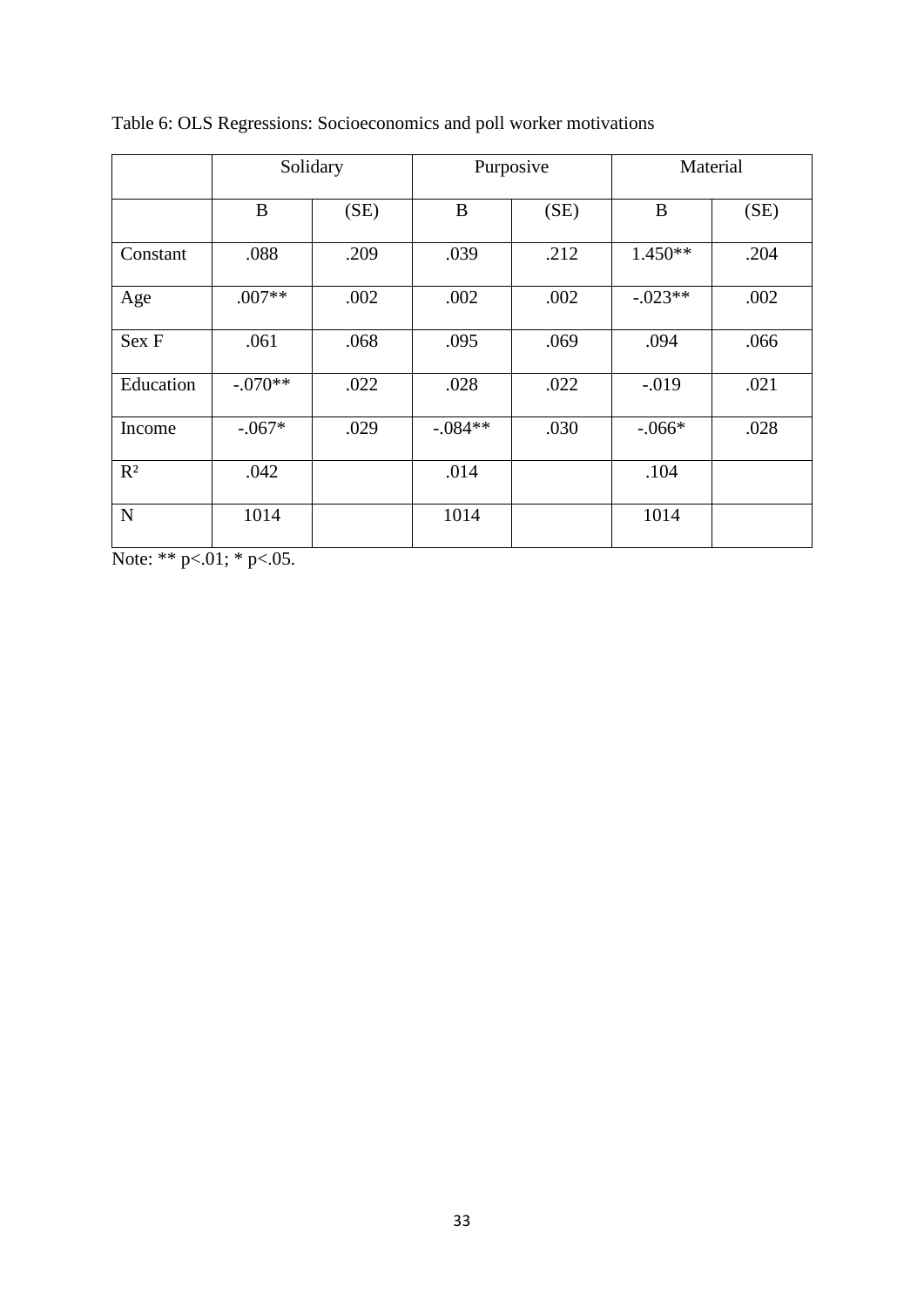|                                           | Solidary     |      |              | Purposive |              | Material |
|-------------------------------------------|--------------|------|--------------|-----------|--------------|----------|
|                                           | $\mathbf{B}$ | (SE) | $\mathbf{B}$ | (SE)      | $\mathbf{B}$ | (SE)     |
| Constant                                  | $-.163$      | .226 | $-.149$      | .228      | $1.481**$    | .220     |
| Age                                       | $.006*$      | .002 | $-.001$      | .002      | $-.021**$    | .002     |
| Sex F                                     | .043         | .069 | .088         | .069      | .088         | .067     |
| Education                                 | $-.074**$    | .022 | .017         | .022      | $-.014$      | .022     |
| Income                                    | $-.071*$     | .029 | $-.090**$    | .030      | $-.065*$     | .029     |
| No. of Civic<br>Associations              | .027         | .041 | $.133**$     | .042      | $-.075$      | .040     |
| Satisfaction<br>with British<br>Democracy | .097**       | .033 | .057         | .033      | .002         | .032     |
| $R^2$                                     | .051         |      | .027         |           | .106         |          |
| ${\bf N}$                                 | 1009         |      | 1009         |           | 1009         |          |

Table 7: OLS Regressions: Civic Association and Satisfaction for Democracy and motivations

Note: \*\*  $p<.01$ ; \*  $p<.05$ .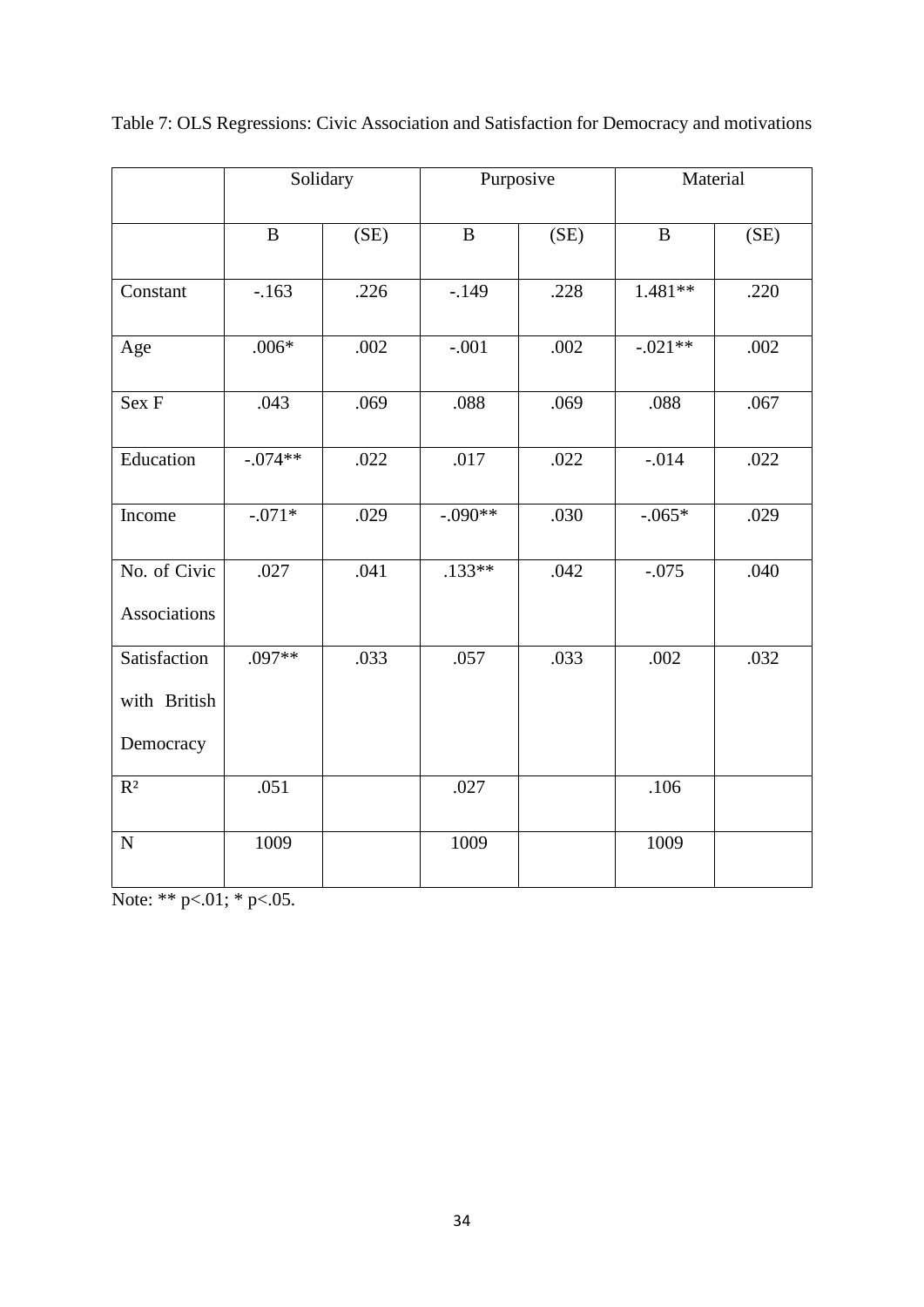### **Appendix**

The partisan make-up of these constituencies was: two marginal seats (1 Liberal Democrat/Conservative, 1 Liberal Democrat/Labour); Four comfortable and two safe Conservative seats; Two Labour comfortable seats and 11 Labour safe seats. The average electorate across the 21 constituencies was 66,829, with a mean turnout of 63 per cent. Excluding Scotland and Northern Ireland, the average constituency electorate in 2015 was just under 65,000, while mean turnout across the two regions was 64.6 per cent, and across England and Wales 65.8. Based on census 2011 data, the broader representativeness of the eight local authority areas on a range of socio-economic occupational variables is detailed in table A1. Surveyed local authorities have an occupational structure slightly less concentrated at the higher ends of the occupational spectrum than in England and Wales, and slightly more at the lower ends, but appear broadly representative.

| Table A1: Socio-economic/occupational representativeness of participating local authorities, |  |  |
|----------------------------------------------------------------------------------------------|--|--|
| 2011 census (%)                                                                              |  |  |

|                                         |      | Surveyed local | England & Wales |
|-----------------------------------------|------|----------------|-----------------|
|                                         |      | authorities    |                 |
| administration<br>Higher<br>managerial, | $\&$ | 7.4            | 10.3            |
| professional                            |      |                |                 |
| administration<br>managerial,<br>Lower  | &    | 18.6           | 20.8            |
| professional                            |      |                |                 |
| Intermediate                            |      | 13.0           | 12.7            |
| Semi-routine                            |      | 17.2           | 14.1            |
| Routine                                 |      | 14.0           | 11.1            |
| Never worked $&$ long-term unemployed   |      | 5.4            | 5.6             |
| Full time students                      |      | 7.6            | 9.0             |

Source: 2011 census, table KS611EW.